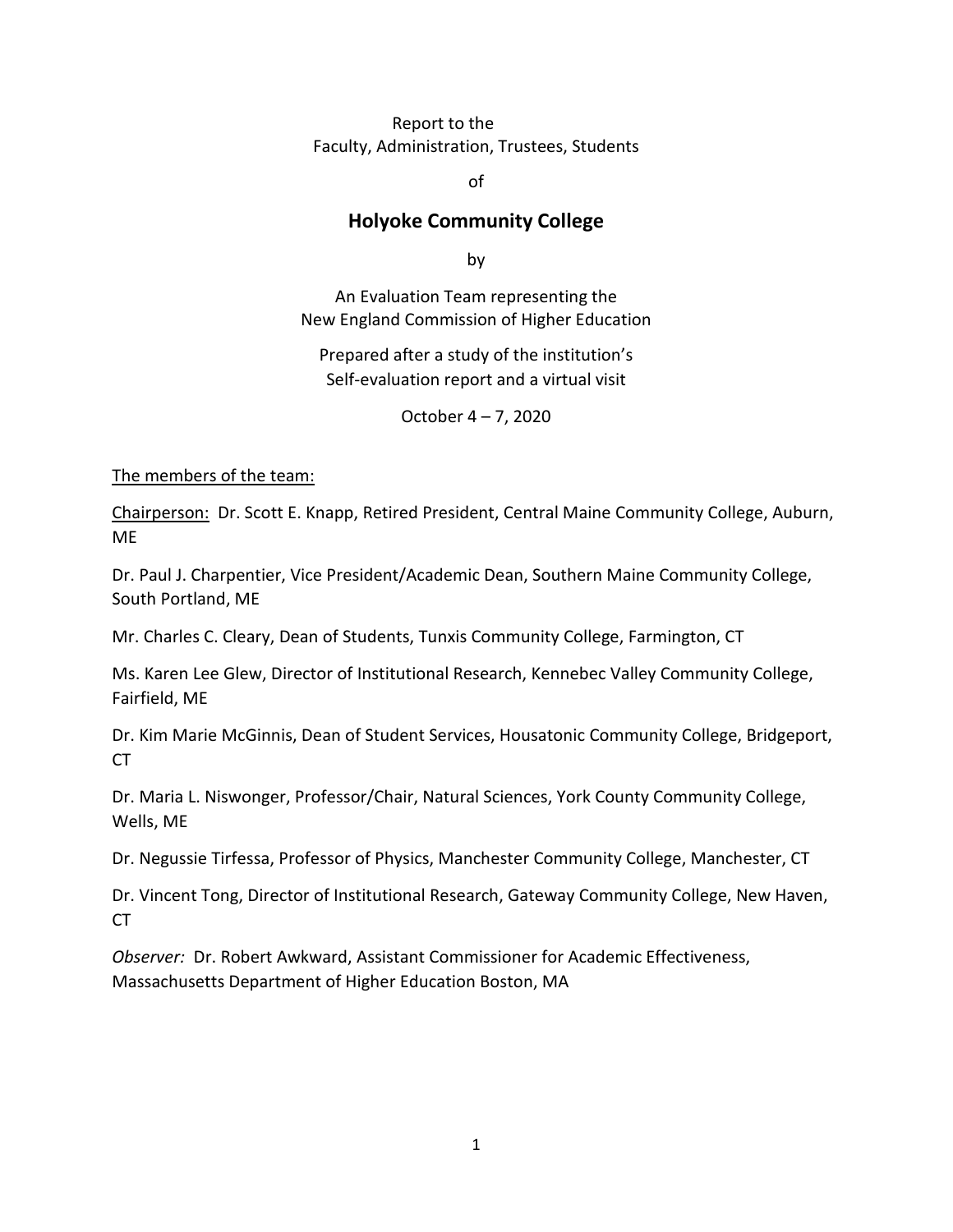This report represents the views of the evaluation committee as interpreted by the chairperson. Its content is based on the committee's evaluation of the institution with respect to the Commission's criteria for accreditation. It is a confidential document in which the comments are made in good faith. The report is prepared both as an educational service to the institution and to assist the Commission in making a decision about the institution's accreditation status.

\_\_\_\_\_\_\_\_\_\_\_\_\_\_\_\_\_\_\_\_\_\_\_\_\_\_\_\_\_\_\_\_\_\_\_\_\_\_\_\_\_\_\_\_\_\_\_\_\_\_\_\_\_\_\_\_\_\_\_\_\_\_\_\_\_\_\_\_\_\_\_\_\_\_\_\_\_\_\_\_\_\_\_\_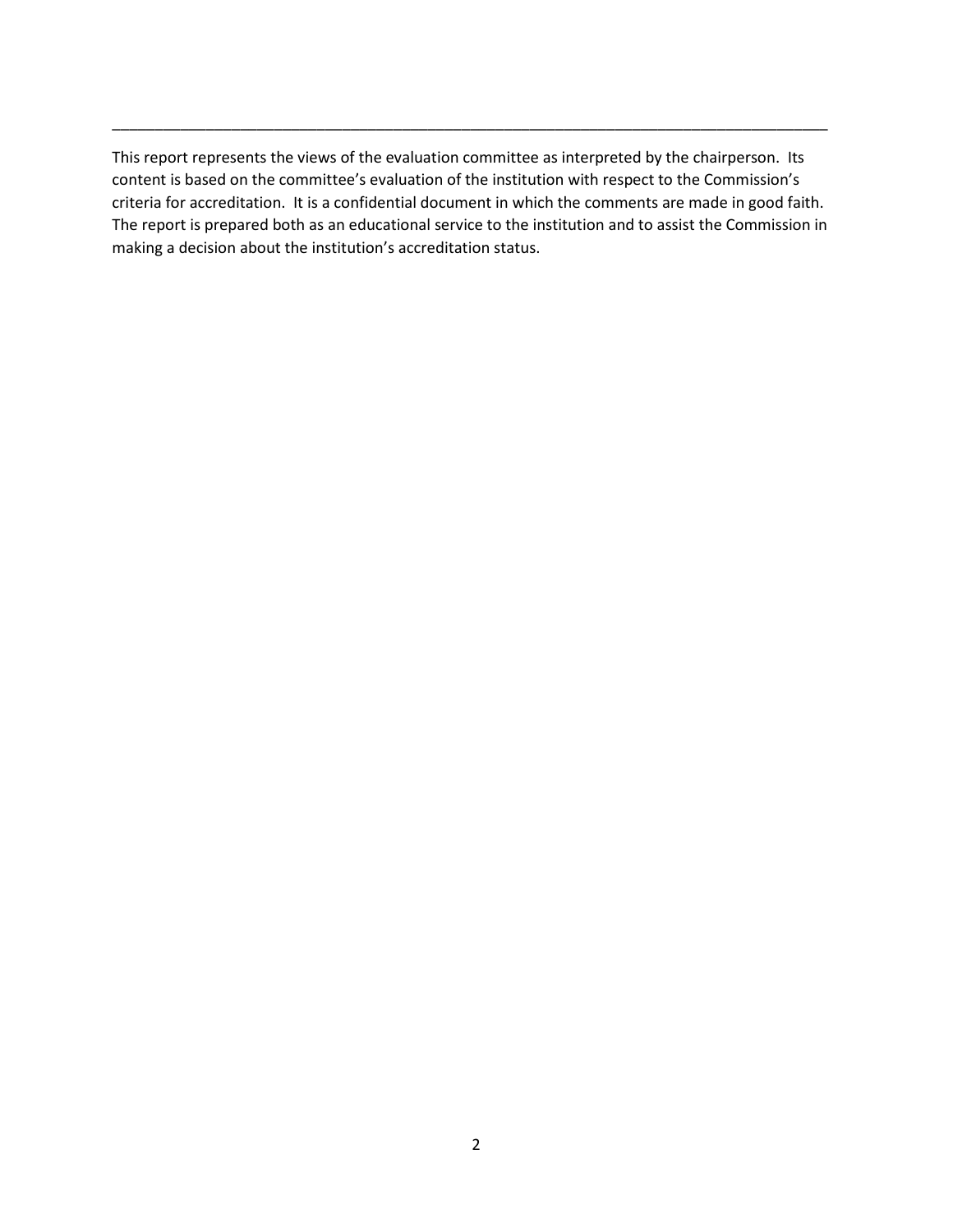#### **New England Commission of Higher Education**

#### **Preface Page to the Team Report**

Please complete **during the team visit** and include with the report prepared by the visiting team

|                                                |                                   |                |                  | Date form completed: October 7,2020 |
|------------------------------------------------|-----------------------------------|----------------|------------------|-------------------------------------|
| Name of Institution: Holyoke Community College |                                   |                |                  |                                     |
| 1. History:                                    | Year chartered or authorized 1946 |                |                  | Year first degrees awarded 1948     |
| 2. Type of control: X State<br>specify:___     |                                   | City           | Religious Group; |                                     |
|                                                | Private, not-for-profit           |                | Other; specify:  |                                     |
|                                                | Proprietary                       |                |                  |                                     |
| 3.<br>Degree level:                            |                                   |                |                  |                                     |
| X Associate                                    | <b>Baccalaureate</b>              | <b>Masters</b> | Professional     | Doctorate                           |

**4. Enrollment in Degree Programs:** (Use figures from fall semester of most recent year):

|                      | <b>Full-time</b> | Part-time | FTE.   | <b>Retention<sup>a</sup></b> | Graduation <sup>b</sup> | # Degrees <sup>c</sup> |
|----------------------|------------------|-----------|--------|------------------------------|-------------------------|------------------------|
| <b>Associate</b>     | 1440             | 2207      | 2529.4 | 56%                          | 22%                     | 763                    |
| <b>Baccalaureate</b> |                  |           |        |                              |                         |                        |
| <b>Graduate</b>      |                  |           |        |                              |                         |                        |

(a) full-time  $1^{st}$  to  $2^{nd}$  year (b) 3 or 6 year graduation rate (c) number of degrees awarded most recent year

#### **5. Student debt:**

|                                       | <b>Most Recent Year</b> | <b>One Year Prior</b> | <b>Two Years Prior</b> |
|---------------------------------------|-------------------------|-----------------------|------------------------|
| <b>Three-year Cohort Default Rate</b> | 14.4                    | 15.3                  | 13.2                   |
| Three-year Loan Repayment Rate        | 49%                     | 50%                   | 53%                    |

| <b>Associate</b> | <b>Baccalaureate</b> | <b>Graduate</b> |
|------------------|----------------------|-----------------|
|                  |                      |                 |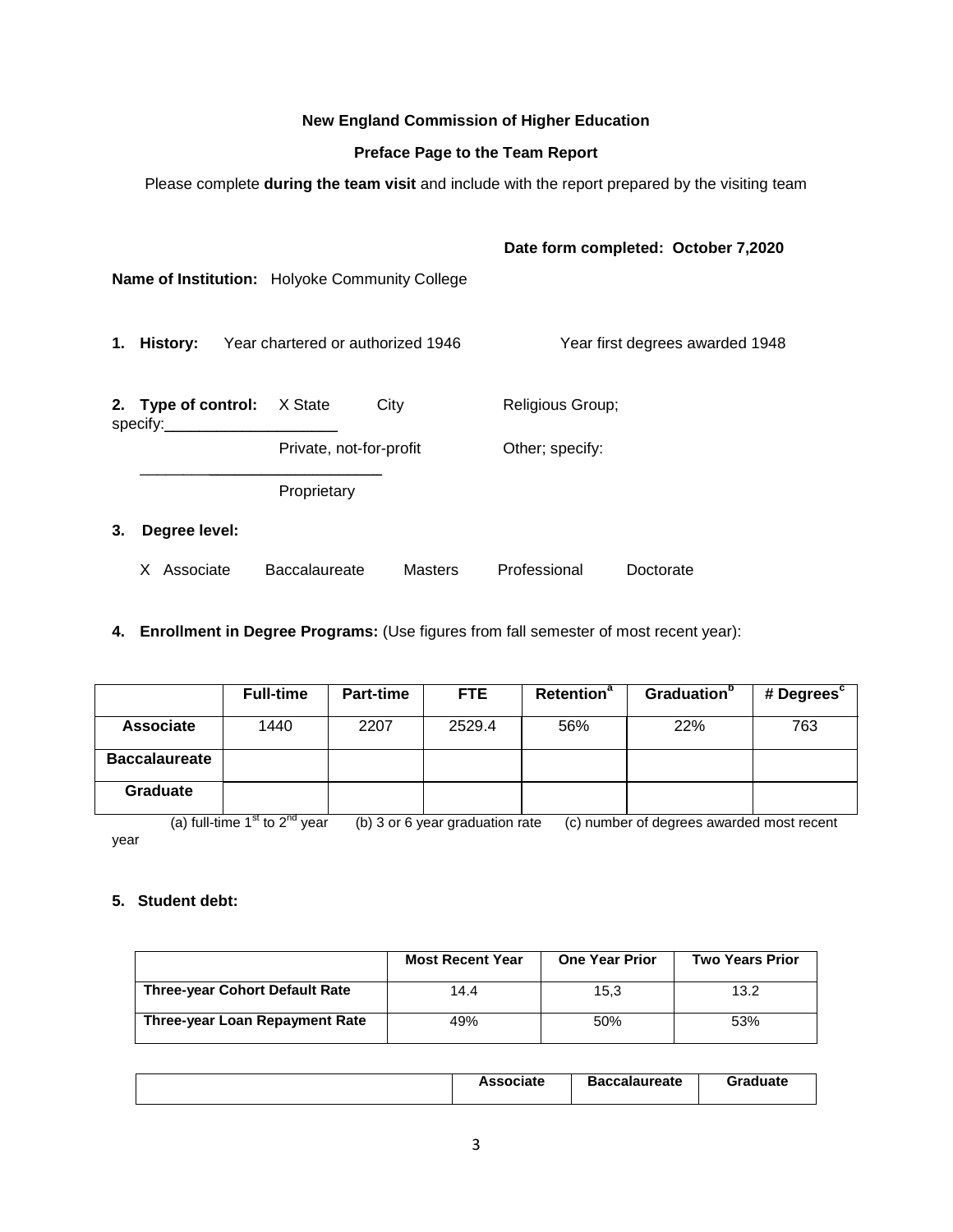| Average % of graduates leaving with debt | 10%     |  |
|------------------------------------------|---------|--|
| Average amount of debt for graduates     | \$7.990 |  |

- **6. Number of current faculty:** Full-time 116 Part-time 230 FTE 184.44
- **7. Current fund data for most recently completed fiscal year:** (Specify year: 2020 DRAFT) (Double click in any cell to enter spreadsheet. Enter dollars in millions, e.g., \$1,456,200 = \$1.456)

| <b>Revenues</b>                                                         |          | <b>Expenses</b>              |                  |
|-------------------------------------------------------------------------|----------|------------------------------|------------------|
| Tuition                                                                 | \$11.192 | Instruction                  | \$27.337         |
| Gov't Appropriations                                                    | 30.744   | Research                     | $\mathbf 0$      |
|                                                                         |          |                              |                  |
| Gifts/Grants/Endowment                                                  | 19.825   | General                      | 37.230           |
| <b>Auxiliary Enterprises</b>                                            | 0.133    | <b>Auxiliary Enterprises</b> | 0.306            |
| Other                                                                   | 1.349    | Other                        | 0.338            |
| Total                                                                   | \$63.243 | Total                        | \$65.211         |
|                                                                         |          |                              |                  |
| 8. Number of off-campus locations:                                      |          |                              |                  |
|                                                                         |          | International ______         | Total $_{X_{-}}$ |
|                                                                         |          |                              |                  |
| 9. Number of degrees and certificates offered electronically:           |          |                              |                  |
| Programs offered entirely on-line 14 Programs offered 50-99% on-line 48 |          |                              |                  |
| 10. Is instruction offered through a contractual relationship?          |          |                              |                  |
| X No                                                                    |          |                              |                  |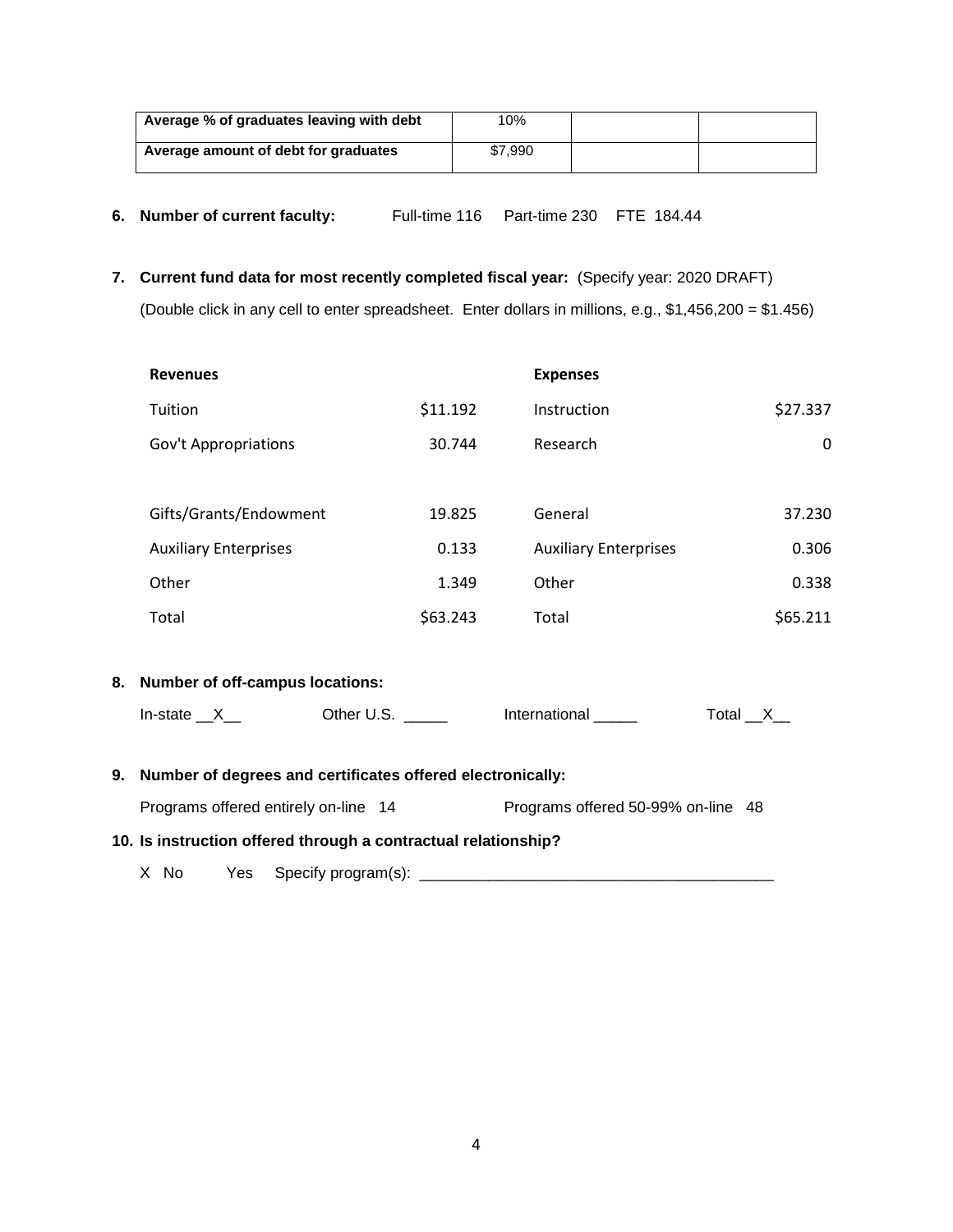# **Introduction**

The Evaluation Team conducted a comprehensive evaluation visit to Holyoke Community College, Holyoke, Massachusetts, from October 4 through 7, 2020. Due to the pandemic, the visit was conducted virtually through video conferencing and telephonic interviews. One member of the team conducted a physical visit to the College on October 6. Each team member conducted both group and individual interviews. Large-scale forums were conducted separately for faculty, staff, and students. Two team members met with the Board of Trustees. All together the team met with 110 faculty (full and part time), 124 staff, 59 administrators, 125 students, 7 trustees, and the College president. Overall, the team found the College community to be candid, forthcoming, and pleasantly helpful.

The visit was based on a self-study report prepared by a broadly representative committee of the College. The self-study report proved to be an honest, accurate description of the College. Other documentation provided by the College included the catalog, strategic plan, financial statements, marketing publications, and capital plan. The team appreciates the exhaustive selfstudy that included electronic links to key exhibits. A review of these documents before and during the visit, the team chair's preliminary virtual visit, the virtual visit itself together have provided the basis for the information and the evaluative judgements contained in the nine sections of this report which address the *Standards for Accreditation* of the New England Commission of Higher Education.

# *1. Mission and Purposes*

Between 2005 and 2018 the College was guided by a 485-word mission statement. Prior to 2017 some discontent with the lengthy mission statement emerged. Many thought the statement out of date and not sufficiently reflective of current priorities and values. The arrival of a new president in January of 2017 provided an opportunity to begin to think more broadly and differently about the future of the institution and the mission. A broad-based strategic planning process was initiated with a review of the mission at the forefront.

The new mission statement adopted in 2018 was very short. It read simply: Educate. Inspire. Connect. Prior to adoption the statement received some criticism from the Massachusetts Department of Higher Education as being too short. The criticism was short-lived with the Department consenting to the adoption of the mission.

At first glance the Department's criticism is understandable. The statement is most certainly short. Moreover, standing on its own the statement could be applied to many educational institutions including universities, medical schools, business schools, and even elementary and secondary schools. The statement does not set forth the institution's distinctive character and does not in and of itself to identify priorities and provide the basis for the evaluation of the institution against the Commission's Standards.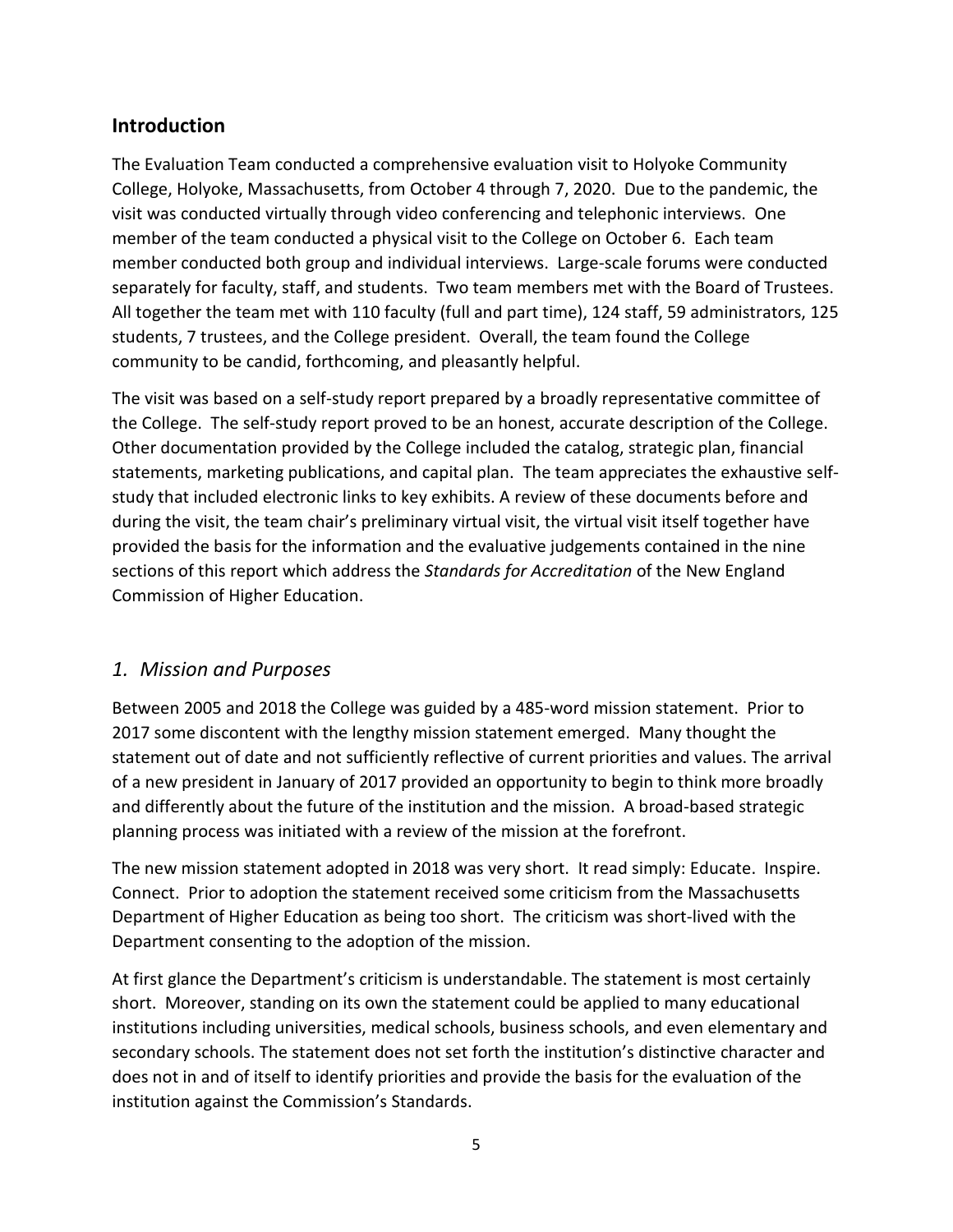With all of the above said, however, it is critical to note that the mission statement seems to be embraced by the College community and even loved by many in that community. The statement can be found on promotional materials such as booklets, buttons, and posters. Tshirts project the mission as well. The statement appears beneath the signature block on many faculty and staff emails. The president advises that she uses the statement as jumping off point in oral presentations to talk in depth about the College. The 2020 Self-Study itself is an example of how the College amplifies, clarifies, and expands upon the three words in the mission statement. In the Self-Study, multiple paragraphs follow each of the three words, providing concrete examples of how that part of the mission is applied.

The College suggests in writing that the mission, vision, values, and student experience statement should be taken together as an embodiment of "the College's commitment to providing an outstanding educational experience that puts the student at the center" of what it does. (The student value statement might be called a statement of purposes at some colleges.) When the mission is looked at in this manner—in the context of the mission, vision, values and student experience statement—the mission does take on an expanded meaning that does differentiate the College, set forth its unique character, identify priorities and provide the basis for the evaluation of the institution against the Commission's Standards.

The current Strategic Plan expires in FY2022. At that time the College intends to review the mission, vision, values and student experience statement to determine their effectiveness in guiding the College.

# *2. Planning and Evaluation*

Holyoke Community College (HCC) has demonstrated its planning and evaluation as systematic, comprehensive, broad-based, integrated, and appropriate to the institution as initiated in the strategic plan and followed by the subsequent actions. The Self- Study has sufficient evidence that the design process of the strategic plan has led to a structure in which HCC's mission, vision, values, and student experience statement will be achieved through the successful implementation of its actionable plans.

The Office of Institutional Research (OIR) has five full-time employees ( a director, two analysts, one shared position with another department, and an administrative assistant) and one parttime employee. The office manages all kinds of data requests for the College community. Data usage is lavishly demonstrated in HCC's Self-Study. According to the interview information, OIR is effectively meeting a high volume of data needs from the college community. The College community is also impressed with OIR's data visualization by Tableau.

**Planning:** HCC was crafting a new mission-relevant strategic plan through the extensive collaboration of the entire College community with the guidance of the consulting firm CampusWorks as it was at the same time creating a mission statement radically revised from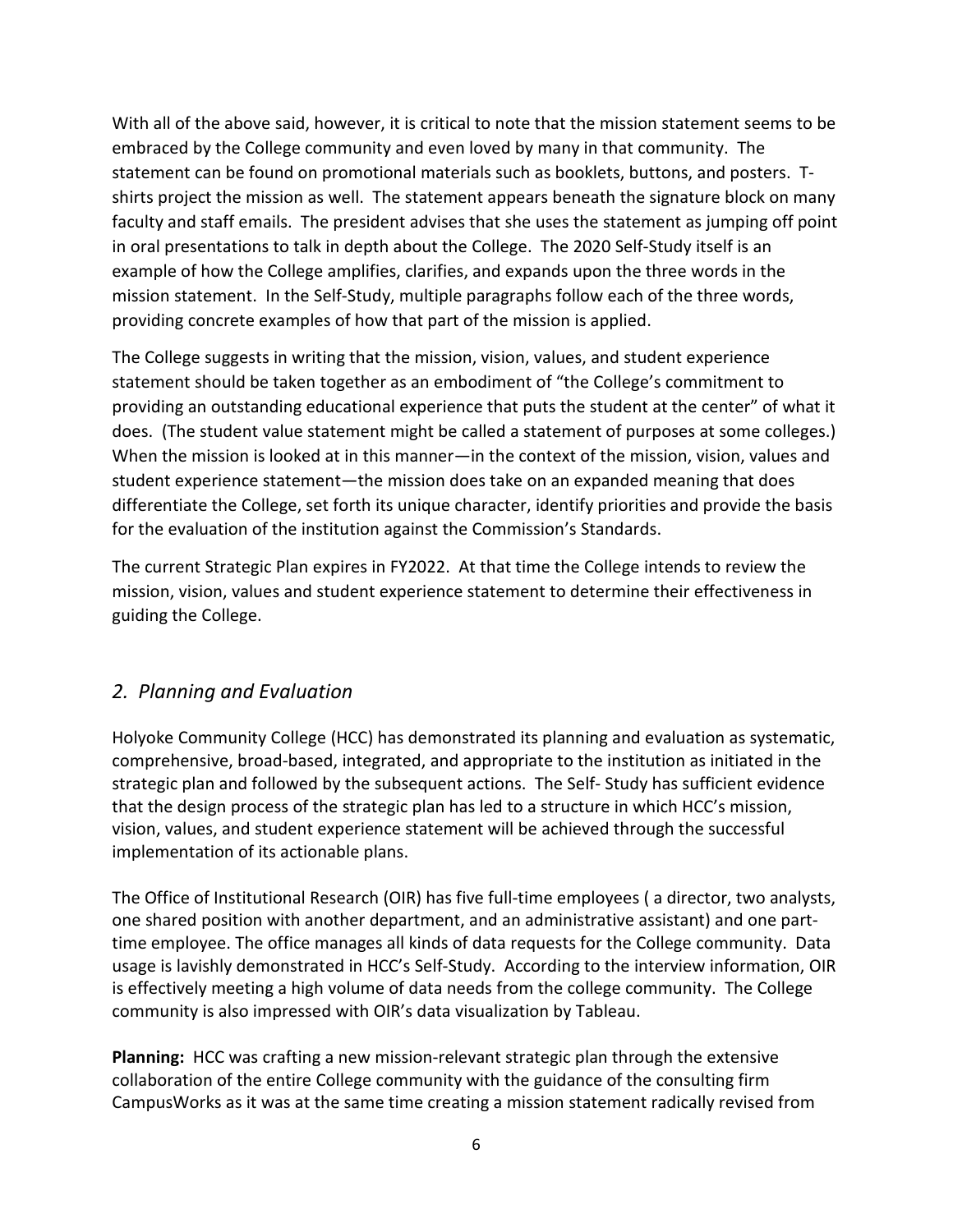485 words to three (Educate, Inspire, Connect). The Strategic Plan FY2019-22 has four frameworks: 1. Teaching & Learning; 2. Inclusion & Student Success; 3. Workforce Development & Transfer; and 4. Sustainability. It aligns well with the objectives of the Department of Higher Education in Massachusetts and the four areas of concerns that were cited in the last NEASC comprehensive report: Reduction of the equity gap on retention and graduation rates; maintaining more student services on all student modalities, e.g., evening students; improving information and educational technologies; and maintaining financial stability, including deferred maintenance needs. Altogether, these four frameworks have a total of nine objectives, 21 measurable outcomes (with the projection of 4 percentage-point improvement by 2022 in the first two frameworks) and 20 action items. The HCC Board of Trustees (BOT) has a Strategic Plan Committee authorized to monitor the progress of the Strategic Plan FY2019-22 and to provide resources for the implementation teams in areas of funding, partnership and policy. In response to the feedback from the community in the COVID -19 crisis, HCC's strategic plan is currently in the process of transitioning from the five (5) large implementation teams to twelve (12) smaller project-based groups in Year 2. Many academic and student success initiatives can be traced back to the document of the Strategic Plan FY2019-22: establishment of the Center for Excellence, standardization of one-year scheduling, promotion of credits for prior learning (CPL), and proliferation of online teaching and learning.

| Data Items                     | Most Recent IPEDS Data | <b>IPEDS Data at the Peak Year</b> |
|--------------------------------|------------------------|------------------------------------|
| 12-Month Unduplicated          | 7,113 (AY1718)         | 9,937 (AY0910)                     |
| Headcount (HC)                 |                        |                                    |
| <b>Total FTE</b>               | 3,620 (AY1718)         | 5,241 (AY0910)                     |
| Full-time (fall enrollment HC) | 1,998 (2019)           | 3,973 (2009)                       |
| Part-time (fall enrollment HC) | 2,888 (2019)           | 3,500 (2009)                       |
| % White (fall enrollment)      | 57% (2018)             | 71% (2009)                         |
| % Latinx (fall enrollment)     | 26% (2018)             | 18% (2009)                         |
| % Tuition & fees (total        | 16% (2018)             | 27% (2009)                         |
| revenues)                      |                        |                                    |
| % State appropriation          | 36% (2018)             | 45% (2009)                         |

The urgency of the four strategic plan frameworks can be understood when the most current data available at IPEDS is compared with the peak enrollment (AY0910) data:

Currently, HCC does not have a financial plan in place after the November 12, 2014, draft of the Financial Outlook covering FY16-FY20 expired. However, HCC collaborated with Westfield State University and Northern Essex Community College to acquire a new financial planning system to streamline the budget development process. The Questica Budget and Financial Planning System has recently been implemented for budget preparation. HCC also relied on the Donohue Institute of the University of Massachusetts to make projections on national and local demographics for HCC's financial planning. HCC is able to balance the budget and achieve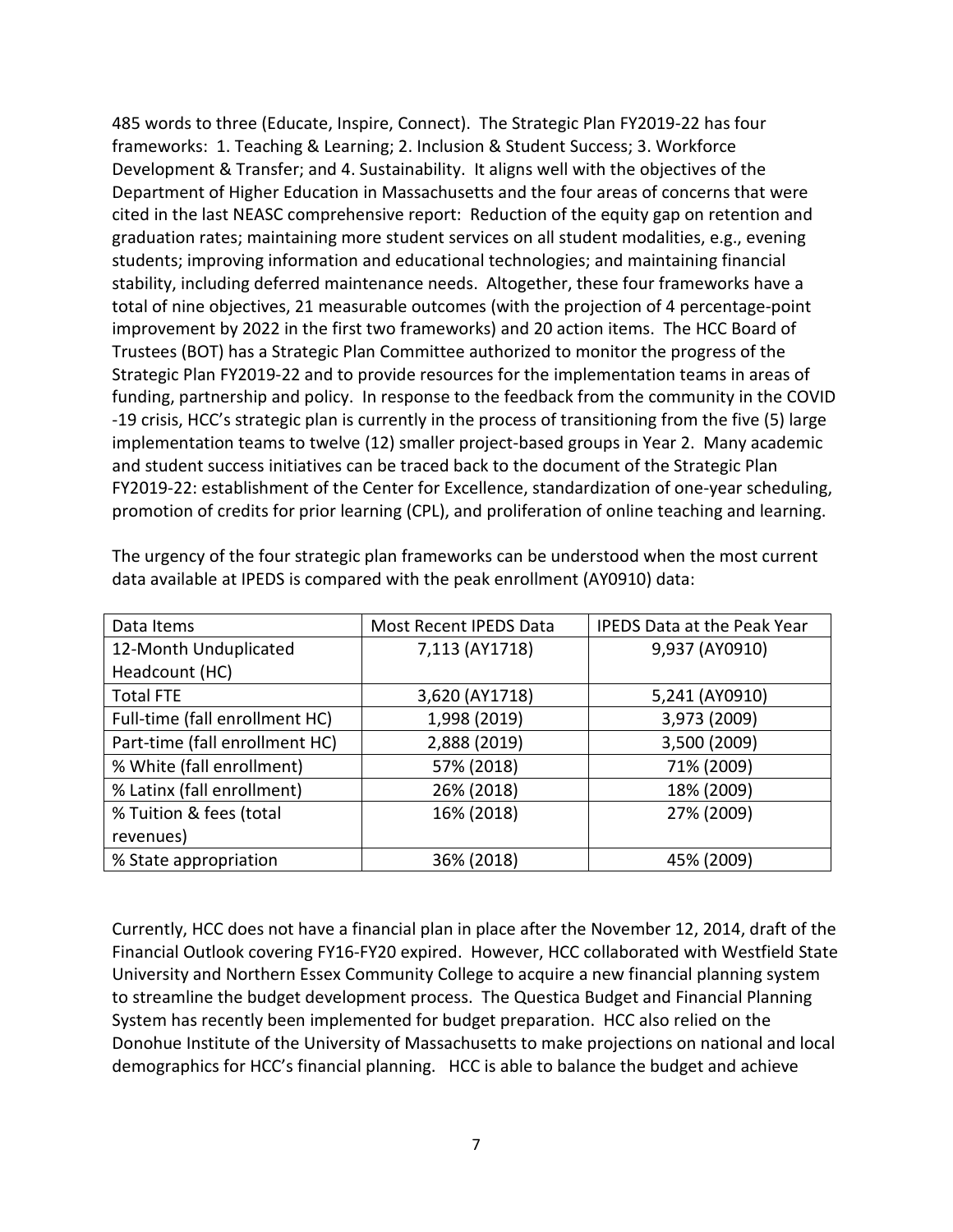financial stability even though it is acknowledged that accurate financial projection under the time of uncertainty is very challenging.

HCC does not have a facilities master plan, but both Deferred Maintenance Plan and Capital Improvement Plan FY2020 - FY2024 are guiding the facilities planning, according to the Self-Study. The former is a spreadsheet that offers the amount of money on the facilities improvement in the five academic years, such as the Bartley Center roof replacement, Lesley Phillips Theater (Study, Design and Construction), Resurface Plaza, Temporary Boiler for Kittredge, Instructional Space, and Accessibility Study. The latter is a short description of all these facilities projects. HCC is committed almost to \$10 million over the period of five years.

Information Technology is one of the designated areas for HCC's process improvement. It has a plan and Sikich (a consulting firm) was retained to guide the IT Office on the development of IT Road Map, a blueprint for the prioritization of the computer applications. Although it was a concern in last comprehensive report, the College's IT infrastructure has been tremendously improved. Its virtual infrastructure, laptops, and WI-FI in the parking lots helped the students greatly on remote learning during the COVID-19 crisis. The continuous development of information technology was part of the Strategic Plan FY19-22 and it has a steering committee advising the College leadership on the matter of information technology improvement.

As the enrollment continues to decline and the state appropriation is shrinking, HCC's Institutional Advancement Office spearheads to secure funding for improving the quality of education and increasing the educational opportunity for the students. Its development plan is a two-page document listing the goals and objectives of the Office that align with the Strategic Plan FY2019-22 although it does not have the specific outcomes and metrics with the specific completion dates.

HCC's effectiveness of contingency planning is illustrated in its management of the COVID-19 pandemic crisis. Before it started, HCC already had the arrangement with Westfield State University and state system to deal with the emergency planning. When the pandemic started, the College followed the state protocol. All classes were converted into online modality. Many faculty had online experience and they led those faculty with less experience. The Center for Excellence played a key role in remote-teaching training; it provided a total of 333 unique workshops in 508.75 training hours with 2,235 attendants from March 16 to September 11. Information Technology also had the virtual infrastructure in place to assist faculty and students when HCC went completely online. HCC's Institutional Advancement Office was also critical in the process of crisis management by providing financial support for the students.

Since educational quality, recruitment, dual enrollment, and online education are going to be their future foci, planning documentations of these topics are expected although the Strategic Plan FY2019-22 has been the foundation of all plans and actions in HCC's community. Yet, academic plan (with the focus on student learning outcome, dual enrollment, and online education) and strategic enrollment plan (with the focus on recruitment) are absent.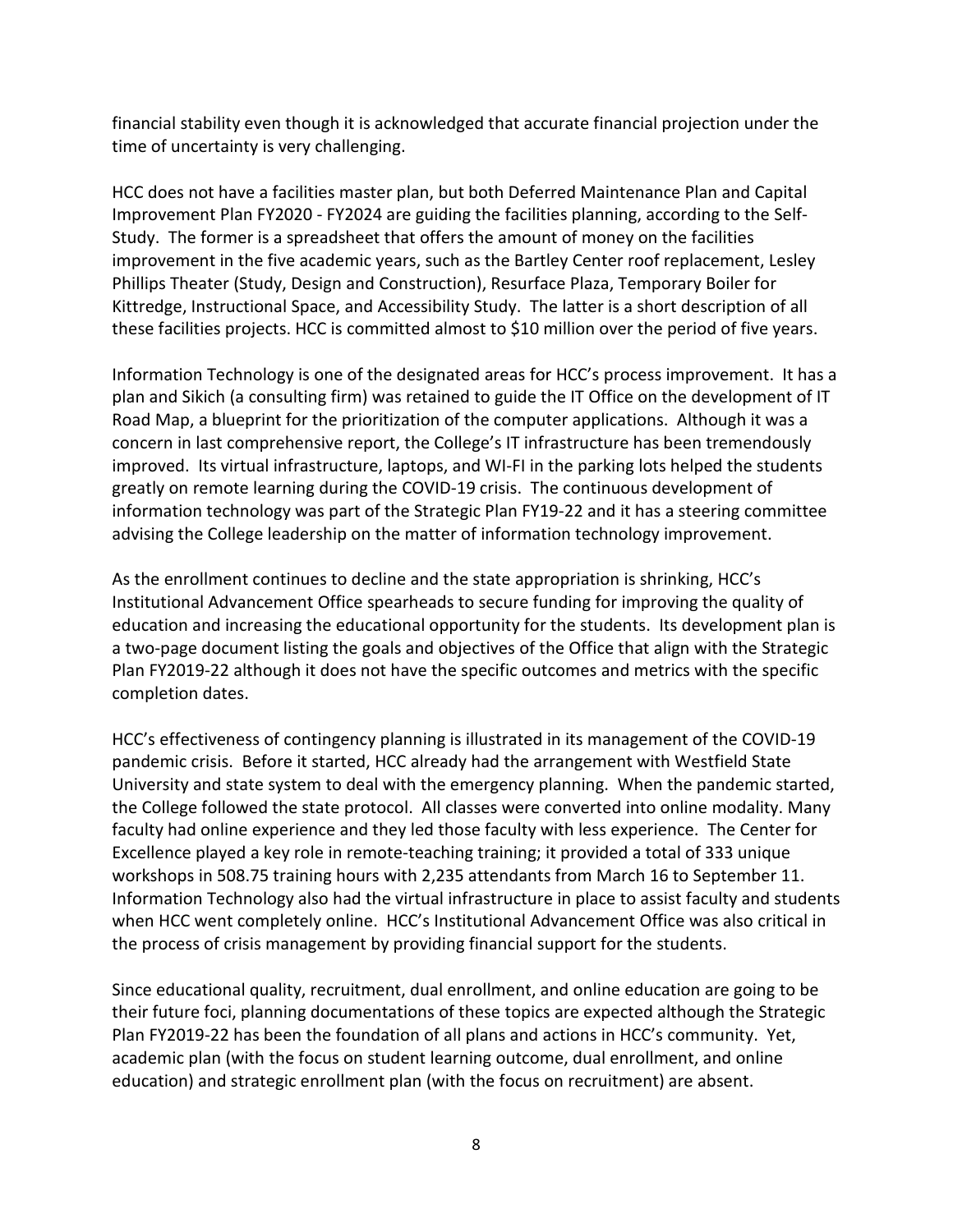**Evaluation:** As the primary planning tool in academic affairs, the program review process is a two-semester process conducted every five years for each program that is not externally accredited. It has its formal protocol updated in September 2019 by the Office of Planning & Assessment. The program review data include program enrollment demographics, course completion rates, retention rates, graduation rates, transfer rates, degree conferred, licensure exam pass rates, employment data, and CCSSE data. The program faculty critically reflect on the program with data and the appropriate outside reviewers assess the reflections. Among the total of ninety-three (93) programs, only four did not have their expected review: Hospitality Management Transfer (B051), Hospitality Management Career (B056), Nutrition & Foods (M071), and Health & Fitness (M115). Their reviews have to be delayed for one year due to NECHE self-study. In addition, the University Without Walls Program did not have any review because it is a unique degree designed in partnership with the UMass University Without Walls Program to allow the adult students to transfer seamlessly into its program.

However, working with the data from Gray's Associates (a consultant firm), HCC was able to reach a consensus to suspend 14 degree/certificate programs, grow or fix 32 existing programs, and explore 5 new program possibilities. As the materials from the external perspective, the extensive data was presented in the Program Portfolio Strategy Workshop on August 28-29, 2019. It included Student Demand, Competitive Intensity, and Employment (i.e., employer demand and job opportunities). Because of the decision on the prioritization of academic programs, HCC has undergone some program and course reorganizations. For example, the suspension of both Photography and Electronic Media programs led to these courses moving into Visual Arts & CMTA (Communications, Media, and Theater Arts) options.

Fall headcount enrollment went up gradually from 5,754 in 2000 to 7,473 in 2009 and then steadily declined to 4,886 in 2019. Many planned activities in student affairs are following the strategic objectives of Strategic Plan FY2019-22. Noteworthy is the adoption of multiple measures for placement, which reduced substantially the percentage gap between the underrepresented minorities and White students on developmental course placement: the percent of the first-time degree-seeking Latino students being placed in developmental English declined from 51% in 2018 to 43% in 2019 whereas the African American counterparts dropped from 52% to 45%. In developmental math, the Latino students' percentage dropped 21% and the African American students 20%. One may wonder whether the placement tests had been woefully misplacing so many minority students and whether the minority students do in fact excel in the courses that require a lot of writing and math skills. Another effective strategic implementation is the team-based case management approach to onboarding new students, such as MAS, STRIVE, New Directions, and Pathways.

While teaching evaluations are being used to evaluate the teaching effectiveness of the faculty, the CCSSE survey and Hope Lab Basic Needs Security Report are used for assessing the learning engagement and housing/food insecurity of the students, respectively.

Although the self-study does not mention the evaluation and assessment of functionalities in the student service area, HCC is going to use the mobile applications to streamline the services.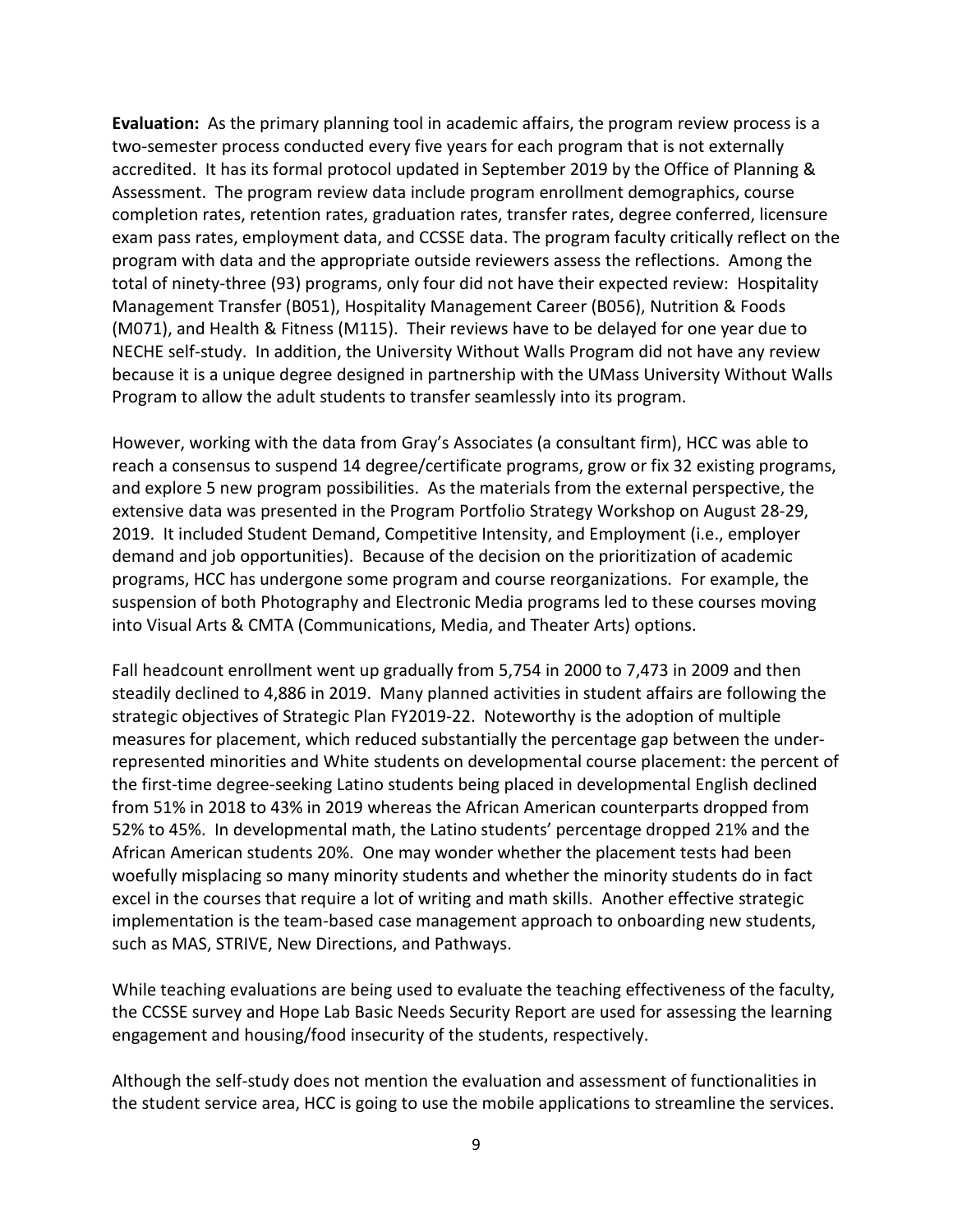### *3. Organization and Governance*

The self-study submitted by Holyoke Community College details an organization and governance structure that includes the Massachusetts Department of Higher Education and a local Board of Trustees (BOT). Documents presented to the visiting team show a clear working order of the institution in relation to the BOT.

**Governing Board:** The governing board is legally constituted by and derives its authority and organizational structure from the Governor of the Commonwealth and the Great and General Court (legislature). The BOT is vested with the authority and responsibility for the College's operations. Massachusetts General Laws Chapter 15A, Section 22 sets out the Board's duties and powers.

The Board's responsibilities include personnel, fiscal, academic, and general authority. The BOT conducts its work through standing committees that include: Advocacy; Audit and Finance; Bylaws and Governance; Nominating; Presidential Evaluation; Strategic Plan; and Equity and they see the mission of HCC is embodied in the recent strategic plan and the mission of HCC to "Educate-Inspire- and Connect."

In interviews with members of the BOT, we found a shared understanding of the roles that the BOT plays in the governance of the institution. Interviews also show how the "organizational structure, decision-making processes, and policies are clear and consistent with its mission and support institutional effectiveness."

Standard 3.8 states that "The board systematically develops, ensures, and enhances its own effectiveness through orientation, professional development, and periodic evaluation." The self-study reports that "New trustees are provided orientation training by the College president and the General Counsel's Office of the Massachusetts Association of Community Colleges, and trustees are required annually to complete an online training program through the State Ethics Commission and comply with all conflict of interest laws, policies, and regulations. The BOT holds annual retreats to reflect upon issues central to its role and the College's mission." However, in interviews with board members, they report that the professional development of board members includes statewide training that highlights trends in higher education but there is no formal program for the local board.

In regards to self-evaluation the board feels that while no formal process currently exists, but stated, "they are doing a good job". Assessment of their effectiveness is on the agenda for an upcoming board meeting.

The board reports evaluating the president with a combination of survey instruments, interviews with stakeholders, and self-assessment. The board reports that they *delegate to the chief executive authority to manage the institution*. There is "robust intentional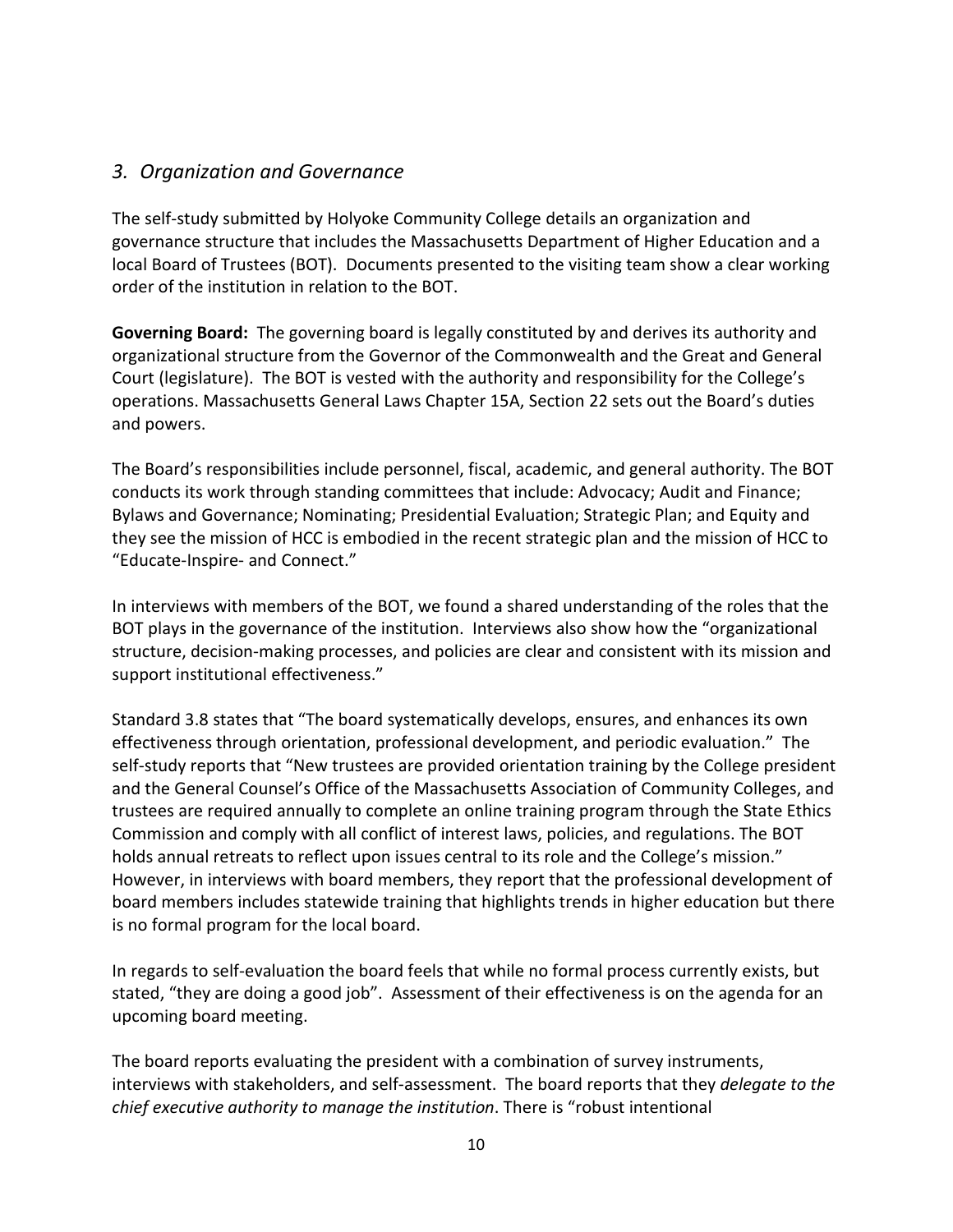communication" between the board and chief executive with a focus on key metrics and data. Weekly zoom meetings with the chief executive and board chair are part of a "great working relationship".

**Internal Governance:** Interviews with various stakeholder groups showed that faculty and students feel that the system of governance involves their participation. The system is "very inclusive" according to students and they feel they have a very good relationship with faculty, staff, and administration. Students highlighted the relationship of student senators with executive team members and the building of relationships with faculty through the local advisory council. In addition students attending the open forum were unanimous in their contention that HCC's governance structure and organizational culture allow them a voice in matters in which they have an interest.

Faculty voiced a concern that while they had good participation in the various committees and decisions made through these committees were normally adhered to, these groups only serve in an "advisory" role to management and could be disregarded when it came to some "hot button" issues.

The self-study appraisal section for Standard 3 (Governance) states that "In FY2021 the Rules Committee of the Senate will complete its audit of Senate Committees and finalize its recommendations for the amendment of the constitution regarding committees and their charges." The need for this change in the internal governance structure was bolstered in multiple meetings with staff, faculty, and administration. There was a general feeling that the governance structure is out of date.

Among the concerns voiced by the College community were that some standing committees have not met in years, there is no college-wide assessment committee, and many ad hoc committees exist outside of the formal structure. Staff voiced a concern about having only "a marginal voice in governance". Non-union personnel (administrators, deans, directors) and AFSCME union members have no formal role in the internal governance structure and there is no college-wide body that includes all of the stakeholders.

### *4. The Academic Program*

**Introduction:** Since 1964, Holyoke Community College has offered associate degrees in a diverse collection of traditional academic as well as applied health programs based on the College mission statement of "Educate. Inspire. Connect." Programs range from the Liberal Arts and Sciences to Business, from Psychology to Criminal Justice, and from Nursing to Veterinary Science. In 2005, HCC expanded to online learning, and in 2017, welcomed students to the MGM Culinary Arts Institute in downtown Holyoke. The full range of academic programs serves a diverse population of students from the greater Holyoke, Chicopee, and Springfield, Massachusetts area, and beyond. Transfer-oriented students choose from110 transfer opportunities with 30 institutions, both within the Massachusetts Department of Higher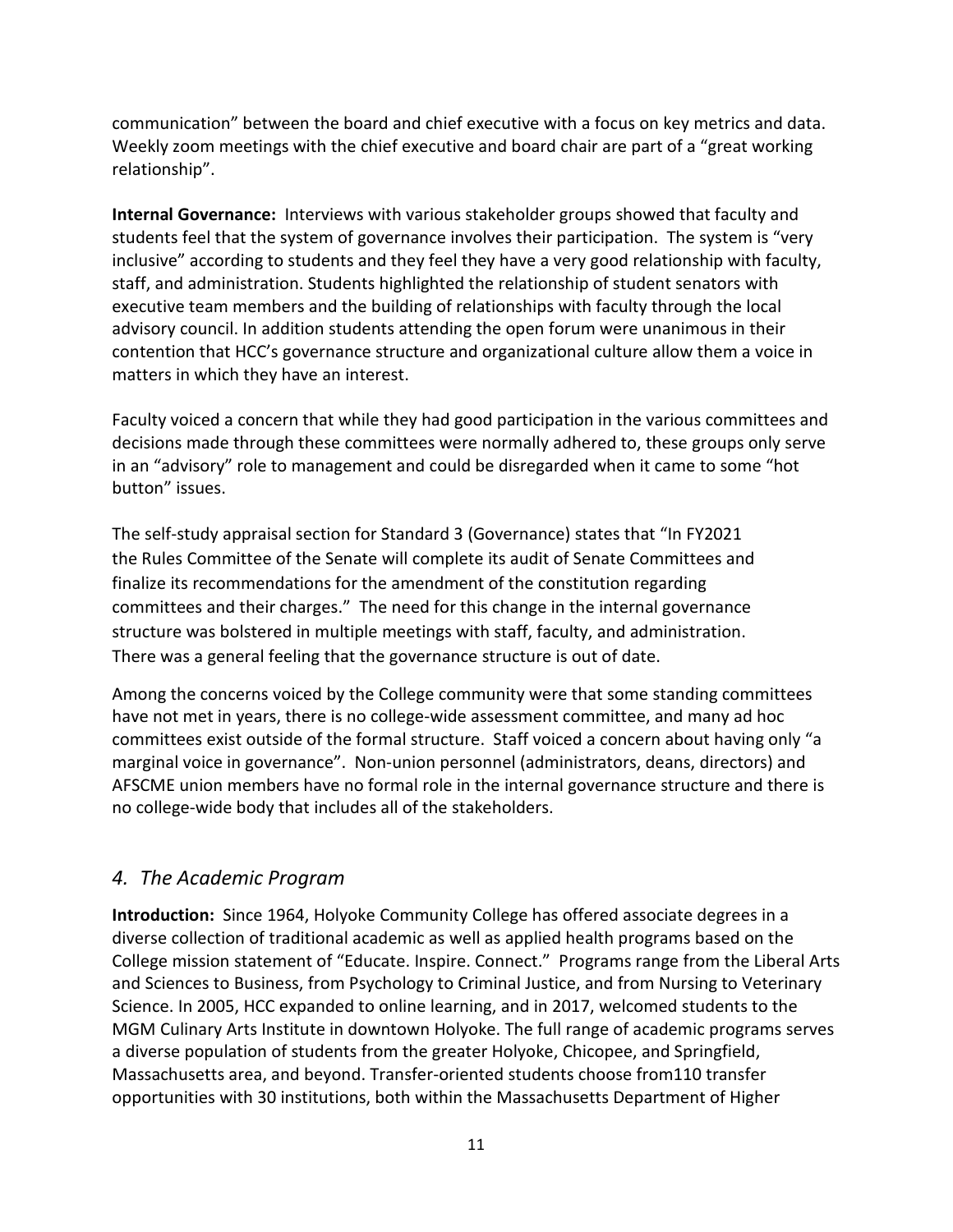Education system, as well as many private colleges and universities in New England and beyond. During the years from 2013-2017, 48% of all graduates transferred to a four-year institution within two years of graduating from HCC, as stated in Standard 4 of the HCC selfstudy.

Based on syllabi, degree program requirements, Program Reviews, and published Student Learning Outcomes at both the course, General Education, and Program levels, the academic programs and course offerings display strong curriculum development and thoughtful implementation. Six programs hold outside accreditation, attesting to the quality opportunities offered by HCC: Culinary Arts (ACF), Music (NASM), RN and PN licensures for Nursing (ACEN), Radiologic Technology (JRCERT), and Veterinary Technology (AVMA/CVTEA). (See E-data form E1, Part B on pp. 180-181 of the HCC self-study.

**Assuring Academic Quality:** Faculty, in consultation with department chairs, division deans, and administrators, shepherd new course curricula through the Curriculum Committee and College Senate for final approval by the College president. Curriculum Management software enables timely signature approvals along the way, and ensures that all affected divisions are consulted so that the various needs of the College are met. For example, Transfer Services determines if the course will transfer to the intended four-year institutions. The registrar determines the correct parameters for the registration system. Department chairs and division deans ensure that classrooms, lab space, and necessary specialized equipment and supplies are available or obtainable. Sometimes curriculum initiation is driven by the administration, or by grant funding, but is always completed with faculty involvement.

Academic oversight includes the Deans' review of syllabi every semester to verify all required items are included, including course number, meeting times, course description, grading scheme, attendance policy, required materials, etc. The visiting team's review of 42 syllabi showed complete syllabi with appropriate amounts of work planned for complete semesters in a variety of lengths. Additionally, faculty report regular departmental and division meetings to discuss academic programs and course offerings.

The College's compilation of data in the E-series data form E1: Part A (pp. 168-179), shows extensive assessment by faculty at the course level via exams, projects, essays, portfolios, homework, group projects, etc. The team confirmed, from 25 Program Reviews, and the General Education Assessment Committee (GEAC) report from 2017, students are achieving success at some of the five General Education Outcomes (Critical Thinking, Effective Communication, Knowledge of Diversity, Quantitative Reasoning, and Information Literacy). Most programs reported assessing one or two of these prior to 2017, but did not report assessing all five of these outcomes on a yearly basis, and most did not report adjustments to programs or courses based on collected data. As for assessing whether students are achieving the Program Student Learning Outcomes (SLO), only a few departments are consistently doing this: English, Biology, Psychology and ESL and Early Childhood Education are notable examples. Most departments report robust IR data (retention, course completion, grade distribution, graduation rates, transfer rates) in their Program Reviews, but is not a sufficient substitute for making program changes based on assessment of the Programs' SLOs and the General Education Outcomes. In some cases, capstone courses, where assessment is scheduled, were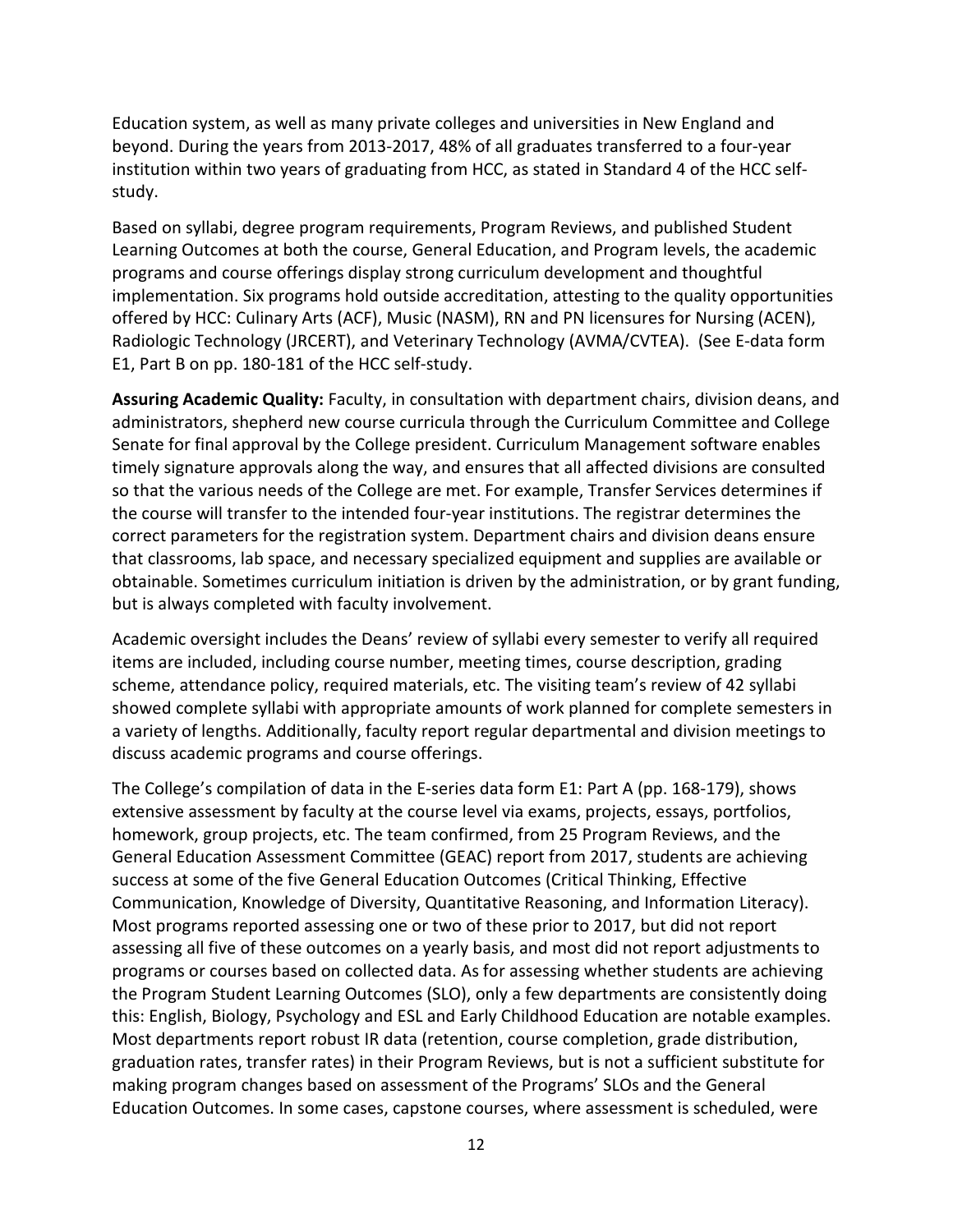cancelled due to low enrollment, which impeded program assessment. Many Program Reviews speculate about how to improve programs based on course-level IR data and faculty impressions, rather than formally assessing all program SLOs and Gen Ed Outcomes.

**Undergraduate Degree Programs/ Major or Concentration:** At last count, HCC offers 21 program options in the A.A. degree, 42 A.S. degrees, one A.A.S. degree and 21 certificates. Between 2010 and 2020, HCC eliminated 26 programs to increase efficiency and reduce redundancy. Many of these suspensions took place after a two-day workshop with Gray Associates consultants in August 2019, which identified programs to "start, grow, fix or stop". Constituents across HCC contributed to the analysis. The full group heard each division's proposal, but "chose not to prioritize the implied requests for institutional resources. The group was informed that in choosing not to evaluate these proposals together, they were implicitly delegating the necessary prioritizing of initiatives to HCC's senior leadership." Gray Associates added a "market score" for each program in their final report, as well as jobs data. The HCC administration chose to suspend some programs, merge others, and contemplate other changes. Some realignments were implemented as recently as October, 2019.

Low enrollment most frequently led to mergers of programs, which seemed reasonable based on the Standard 4 data first forms. Mergers preserved important courses, giving students more choices within a revamped major. For example, Business programs with only 2-16 majors in recent years (Banking Option, Marketing Management, Administrative Professional Studies, Legal Studies, and Paralegal Transfer) were consolidated into two programs: Business Administration MassTransfer and Business Administration Career, with 308 and 83 majors, respectively. In second example, Sociology/ Anthropology was consolidated into the Critical Social Thought department, along with Economics, History, Philosophy and Geography. The team learned that since Sociology/ Anthropology is "resource neutral", the change would have minimal effect on students who want to take those courses, which could be preserved, not eliminated. In a final example, the merger of Environmental Science, and the Clean Energy and Sustainability Program is planned. Gray Associates suggested developing more courses in sustainability (beer and cider, wine, cannabis), as those areas are projected to grow nationally. Continued research and assessment should guide future changes in programming, which may be necessary given continuing declines in student enrollment. Overall, the mergers and suspensions, although sometimes difficult, seemed consistent with program enrollment data in the Standard 4 data forms.

**General Education:** All of HCC's degree and certificate programs include 23-26 general education credits that offer entry-level study in the humanities, social sciences, natural sciences and mathematics. Additional general requirements in a given program sometime depend on transfer requirements after graduation. Course mapping in most Program Reviews relates the General Education Outcomes to the Program's Student Learning Outcomes and furthermore, to individual courses in that program. This framework is useful for designing assessment projects to assess learning at the program level. A new college-wide graduation requirement of one Knowledge of Diversity course for students beginning in Fall 2020 arose out of the work of the GEAC and was approved through the governance structure, demonstrating continued oversight and forward planning.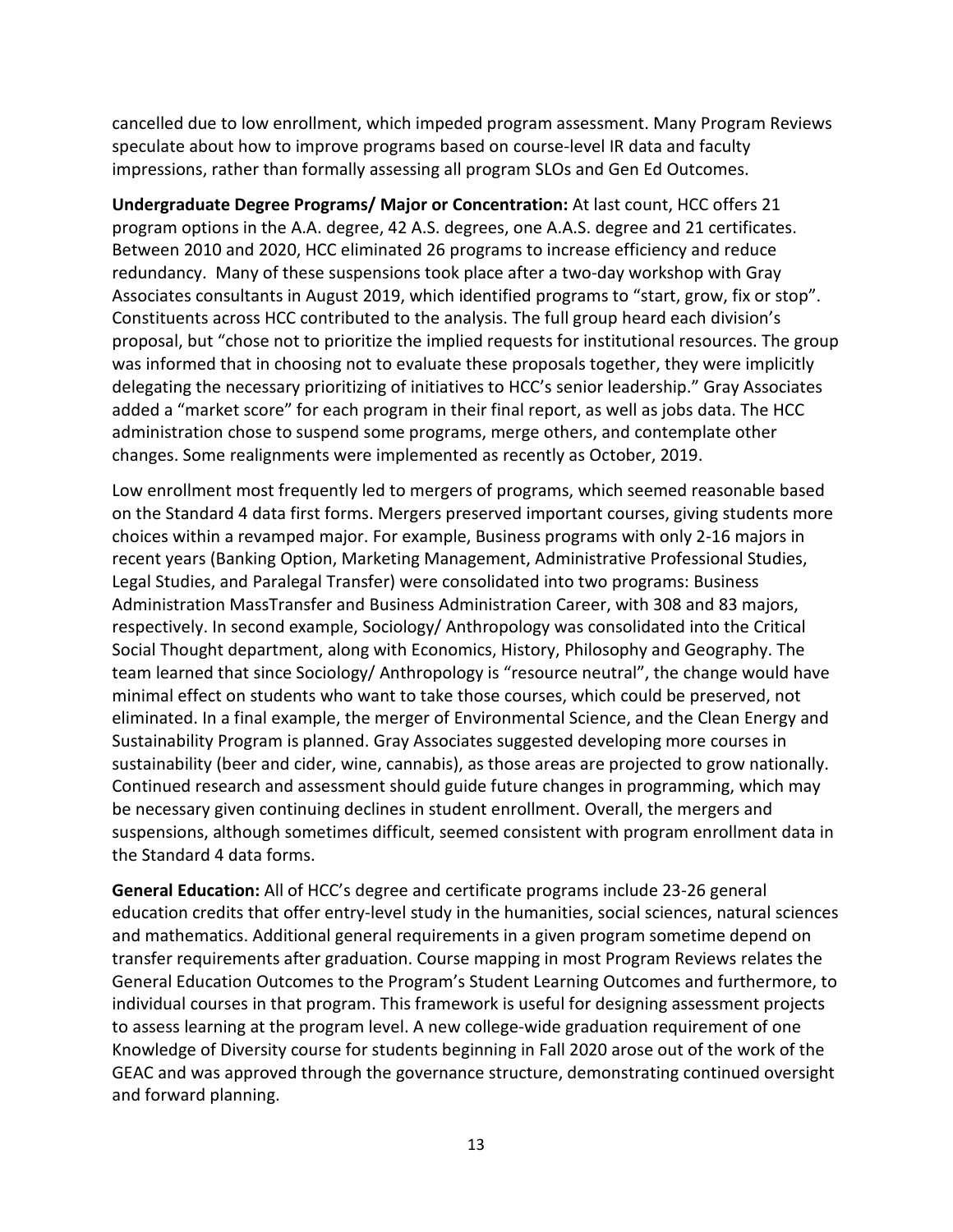HCC regularly offers a wide variety of integrative learning opportunities for students, including an Honors program complete with Honors courses and colloquia, 8-10 Learning Communities per semester, Service Learning which pairs courses/ instructors with 13 community organizations, and Academic Internships. These diverse opportunities serve to inspire students to further their learning, and connect students to other students, their professors, and their community, which is consistent with the Mission of the college. Students report enthusiasm for integrative learning, and increased success rates, as noted in the self-study. These innovative learning opportunities also align with Strategic Plan Strategy #1, Enhance and expand innovative teaching and learning practices that support quality education for all.

A plethora of programs exist to support students academically, some of which are described here. STRIVE (TRIO) offers mentoring and tutoring for first-generation college students. The College offers a robust English as a Second Language Program. (ESL). Students can take ESL courses on a credit or non-credit basis. There is also a comprehensive ESL tutoring program. A variety of CLEP, AP, challenge exams, and Credit for Prior Learning programs help students get started in degree programs without burdensome prerequisites. Dual Enrollment, Gateway, and Early College programs engage high school students, mostly on the HCC campus, and at Holyoke High School, with courses taught by HCC faculty. Fresh Start offers a clean slate for students returning to campus years after challenging semesters. LPN2RN helps LPN nurses earn their RN licensure. Graduation requirements are clearly spelled out in the catalog and on the website, and are easily accessible by students. Reverse transfer programs help students earn their HCC degrees even after they have transferred to a four-year school. Students report having access to all of the information, advising, and support they need to progress towards their goals. All together, these programs present unified concern and support for student success. Assessment in this area will help determine which efforts yield the most success for students going forward.

With the advent of nearly universal COVID-19 shutdowns in March of 2020, HCC instituted a comprehensive transition plan to move all courses into the online environment, with the exception of clinical lab courses teaching required skills. Many courses and programs were already taught online, so all students had unique logins and passwords to verify their identities, but not everyone was conversant in Moodle, Zoom, and other specialized software. The Center for Excellence, the Library, and Information Technology worked to train faculty on course delivery, and loan computers and hotspots to students. These various ongoing efforts are communicated in a weekly e-mail. Over the past ten years, the self-study stated that 73 percent of online students complete their courses (p. 67). The impact of COVID-19 on this statistic deserves continued assessment to foster student success during challenging times.

I**ntegrity in the Award of Academic Credit:** HCC ensures integrity in the award of academic credit by following practices common to American institutions of higher education. In accordance with Massachusetts DHE policy, the College Catalog and the Student Handbook, which are both available on the HCC website, state that "a credit hour is defined as the equivalent of one (1) hour of classroom or direct faculty instruction and a minimum of two (2) hours of out-of class student work for fifteen (15) weeks. One instructional hour shall be equal to fifty (50 minutes of classroom/direct faculty instruction, or laboratory/studio or sixty (60)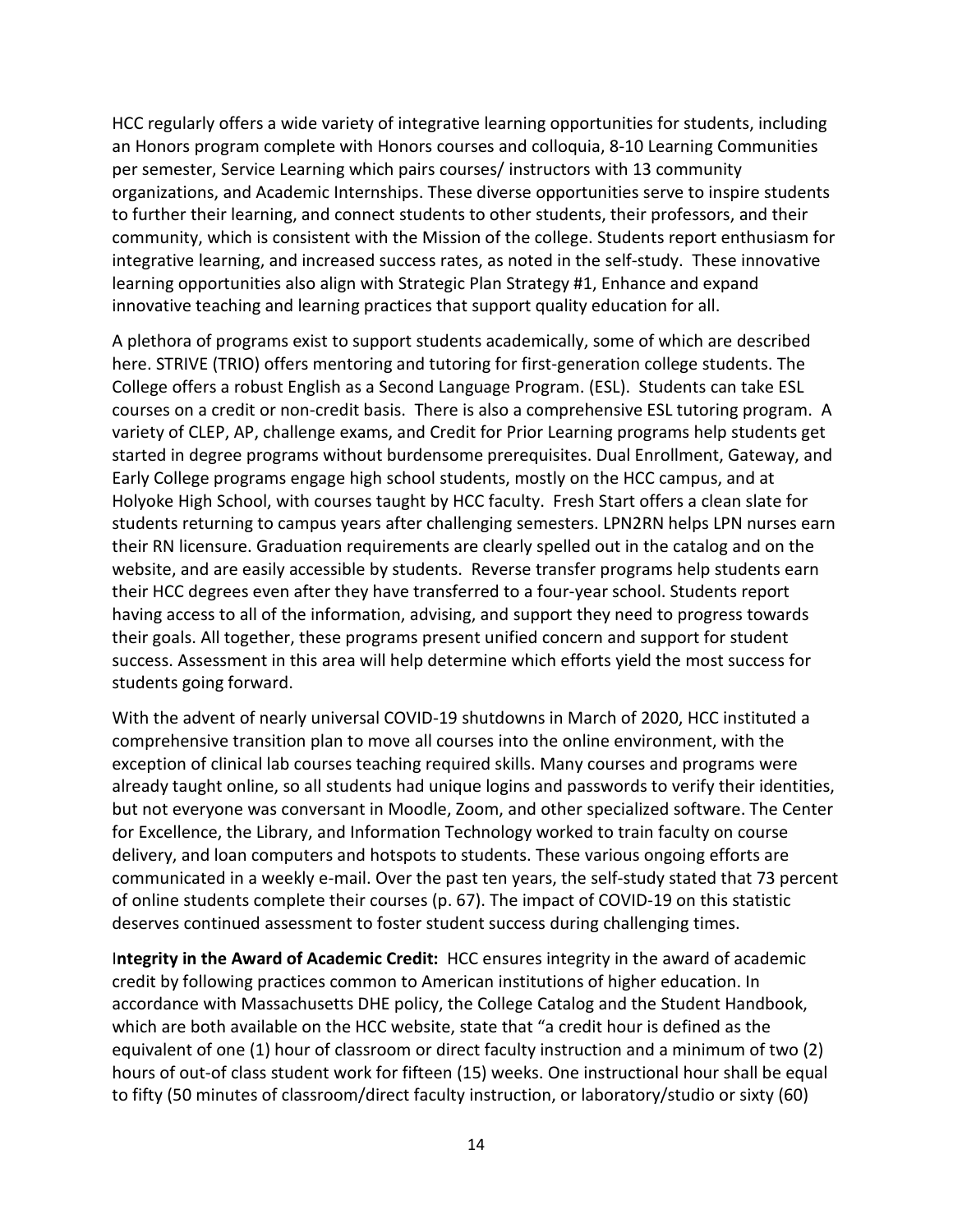minutes of clinical, practicum/fieldwork, internship or co-op." It is evident from examination of course schedules, syllabi for a cross section of courses, (face-to-face and online), as well as courses in condensed summer and 7-week formats, and in conversations with faculty, that the assignment of credit follows the College's policy. Moreover, conversations with faculty confirmed that allocation of credit according to the policy is examined when a new course is developed or revised and considered for approval by the Curriculum Committee, College Senate and the president.

### *5. Students*

**Admissions:** Holyoke Community College is a public two-year associate degree- granting institution that is open access and has a good understanding of the students it serves. Fall 2019 enrollment data show that out of 4,886 degree and non-degree seeking students, 33 percent are adult learners, 59 percent are part-time, 63 percent are female identified, 42 percent identify as minority students, and 28 percent are specifically Latinx. Fifty-two percent are first generation, and 81 percent of fall 2019 first time, full-time degree seeking students received some financial aid. In the graduating class of 2019, students ranged in age from 18 to 79. The overall percentage of minority students has increased (from 38 percent in 2015 to 42 percent in 2019). Since the last mid-term report, total enrollments at Holyoke Community College have decreased by 22 percent over the past five years and 34 percent over the past ten years. More of HCC's students are part time so FTE is declining faster than student headcount. HCC's typical student has changed and is likely to be first generation, female, Latinx part-time and taking an online course. Students are taking more online courses which are being offered in larger numbers. Distance courses represented 23 percent of all credit courses in fall 2019 compared to 15 percent in fall 2015. The fall 2019 headcount is 15.1 percent lower than fall 2000 headcount and fall 2019 full-time equivalent is 12.3 percent below fall 2000 FTE. High school populations in Massachusetts are projected to decline through 2031. Additionally, the College faces competition from for-profit and four-year colleges.

To address the steep decline in enrollment, HCC is focusing more on retention and has seen Fall-to-spring retention rates improve by two percentage points. The retention rates for nonminority FTDS is up four percentage points and the retention rate for minority students is up two percentage points so the gap between non-minority and minority is increasing. HCC is working hard to ensure equity is a priority by providing a voice for students through the student diversity committee and faculty/staff through the Equity, Diversity, and Inclusion committee. Co-curricular activities including panel discussions and safe spaces are available to students, as well as a current review of policies for inclusivity.

One of the key factors HCC has implemented to impact retention is the strong student supports and wrap around services provided. These are a strength for the institution. Students benefit from many supports including The Thrive Center which provides assistance with housing, food, healthcare, financial planning, and all types of assistance at no charge to the student. HCC also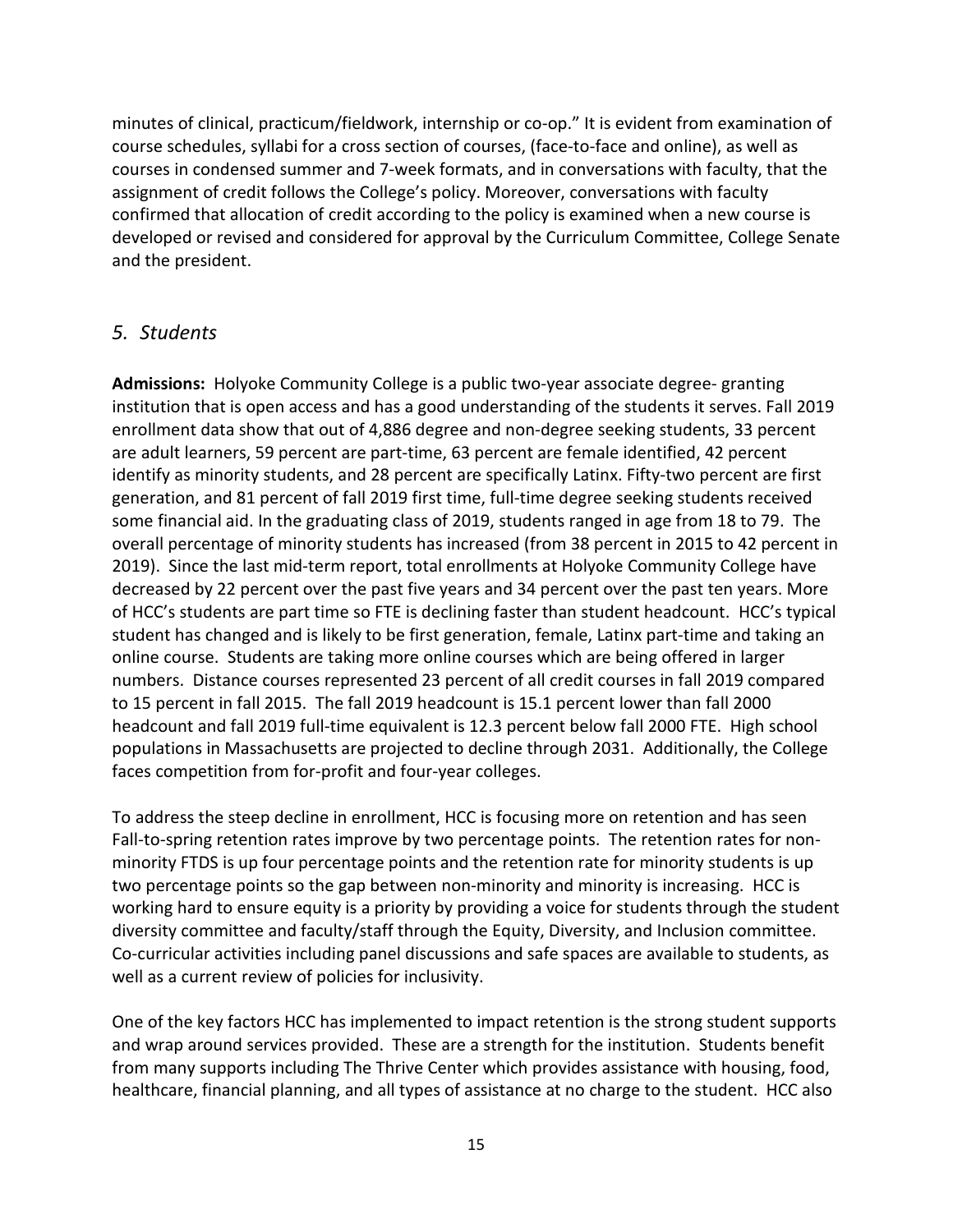has a strong team-based case management system that is being initiated through the strategic planning process. Students have assigned tutors, counselors, and advisors through the TRIO program and within specialized programs such as MAS, STEM Starter and Pathways. The Center for Academic Program Support is available to students 24/7 and includes learning coaches. The WellConnect Student Assistance program is available for mental health support and the President's Student Emergency Fund supports students with financial emergencies that would impact their ability to continue in school. After speaking with students from a variety of groups, they feel very supported and pleased with their access to the supports needed to be successful at HCC.

Based on the outcome of internal scans that indicated that some operational processes were not meeting students' expectations and needs, College leadership implemented changes to improve student experience including streamlined enrollment processes, eliminating drops for non-payment and providing a full year of scheduled courses.

Additionally, new placement measures were implemented which decreased placement into developmental education by utilizing multiple measures. Completion rates indicate that multiple measures contributed to improved course completion rates in gateway courses. HCC's strategic plan includes decreasing the number of students enrolled in developmental classes to help students with completion. This strategy is based on national research and is supported by the data from HCC.

Another strategy used by the College to increase enrollment includes implementing a CRM system that not only serves as the streamlined application portal but also enables more accurate and timely collection of student information, more efficient responses to inquiries, and better data storage and organization to enable targeted marketing and tracking of results.

While the College is working to develop plans to increase student recruitment, there does not appear to be a sense of urgency about implementing these plans.

**Student Services and Co-Curricular Experiences:** At Holyoke Community College, Student Services and Academic Affairs have recently combined and reports to the Vice President of Academic and Student Affairs who reports to the College President. The written self-study did not include information relating to personnel, facilities, technology, and funding as it relates to 5.17 and the organization of student services. After meeting with the Student Services team, they shared the training, credentialing, and structure of student services and confirmed that the division has sufficient staff who are well trained to represent and address the needs of students effectively. The group shared that the merger with academic affairs has been very positive and has enhanced the student experience. When asked about adequate funding it was shared that even though budget decreases have occurred each year because of enrollment declines, funding was adequate to meet student needs. Student Services has been very much involved as a participant, planner, and implementer in the changes and evolution of the College. Student services staff endeavor to provide an environment dedicated to students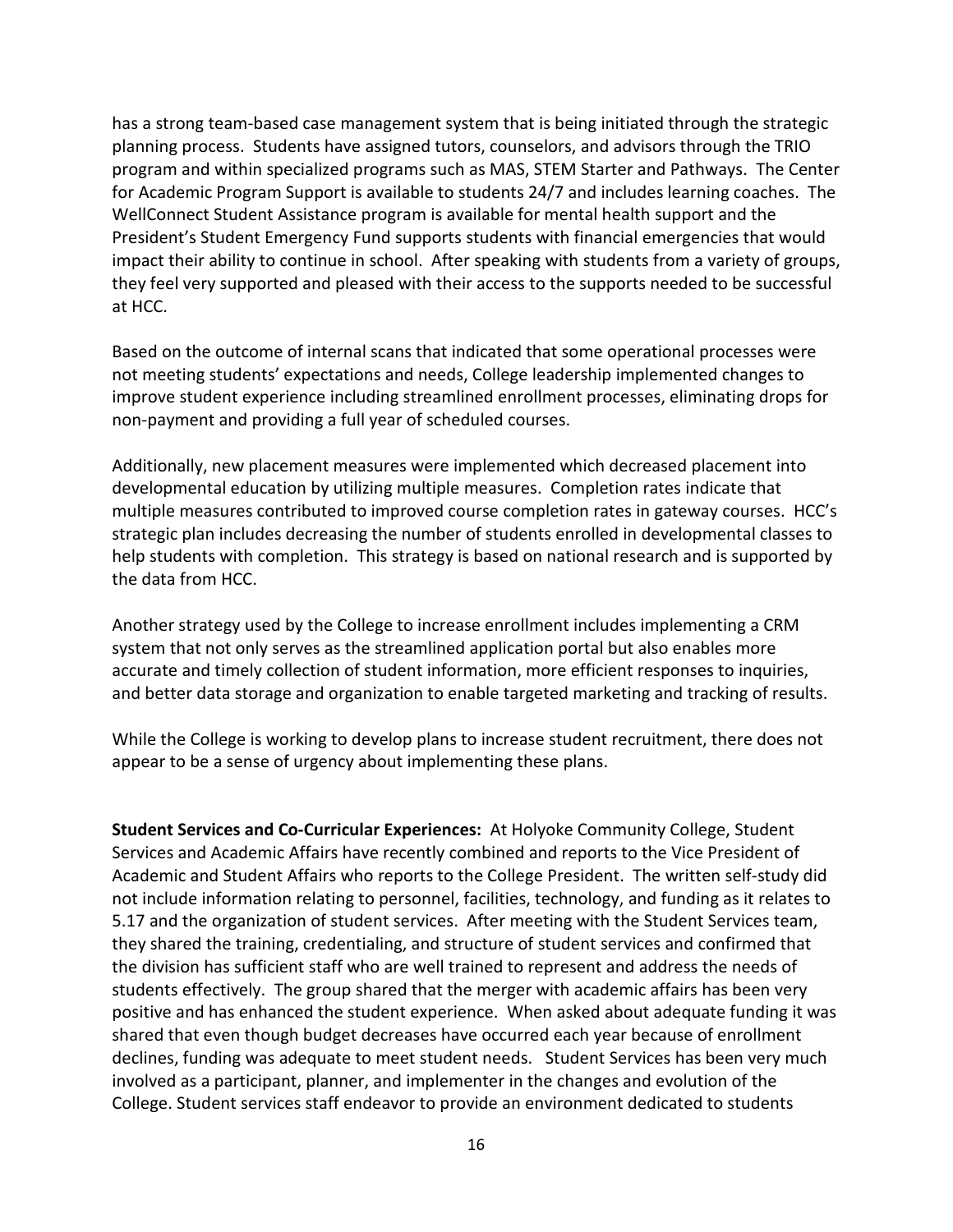realizing their full potential, whether on-campus or online. After speaking with students, they confirmed that the website was effective in linking them to services, the Student Handbook which includes information on conduct, the complaint process and policies and procedures, and resources to assist them. New technology including a mobile app has been added to support students in the remote environment.

At the operational level, Student Services offers all the standard services and programs expected at a community college of its size and character, including intercollegiate athletics programs, student life programs, health and counseling services, and orientation programs. HCC utilizes the CCSSE, the Hope Center Survey, and internal surveys to gather information to identify student needs, provide appropriate services and resources, lower barriers to success, and afford equity. The athletics department ensures that student athletes are focused on academics and receive the supports needed to be successful academically and as an athlete.

A mandatory new student orientation for all new first-time degree seeking students is offered as part of the First -Year Experience. An online orientation is offered to students who cannot attend in person. Family and Friends sessions are also included. Holyoke Community College offers programs for distinct student populations including New Directions for Adult Learners, Pathways, STRIVE, the THRIVE Center, ACT, and WellConnect. The Center for Academic Program Support provides in person and 24/7 online tutoring and The Office of Disability and Deaf Services works with students and faculty.

Of particular note, the THRIVE Center was developed after the results of an internal survey conducted to assess equity, specifically student needs in the areas of housing, food insecurity, and childcare. The THRIVE Center offers an array of free services for students and community members facing non-academic barriers. It operates a food pantry and meals on the go, assistance accessing SNAP and MassHealth, financial coaching and budget planning, and help with poor credit.

Student Life offers a diverse collection of activities and organizations including co-curricular participation. Student governance occurs through the Student Senate, which plans and offers activities that enrich the campus and the surrounding community. Students confirmed that they felt heard by the administration, had a seat on college committees and were comfortable that their voices are heard.

Based on the results of several surveys, HCC has implemented or plans to implement changes to operations. Data from the CCSSE indicated that two areas HCC needed to work on included: helping you cope with your non-academic responsibilities and career counseling. To address these two concerns, HCC opened a newly renovated Campus Center that included housing MAS, Student Engagement and Success Initiatives, the Advising, Career and Transfer Center and NSO. This enables staff to link these areas and bring visibility to co-curricular activities. The college is also moving toward early career exploration.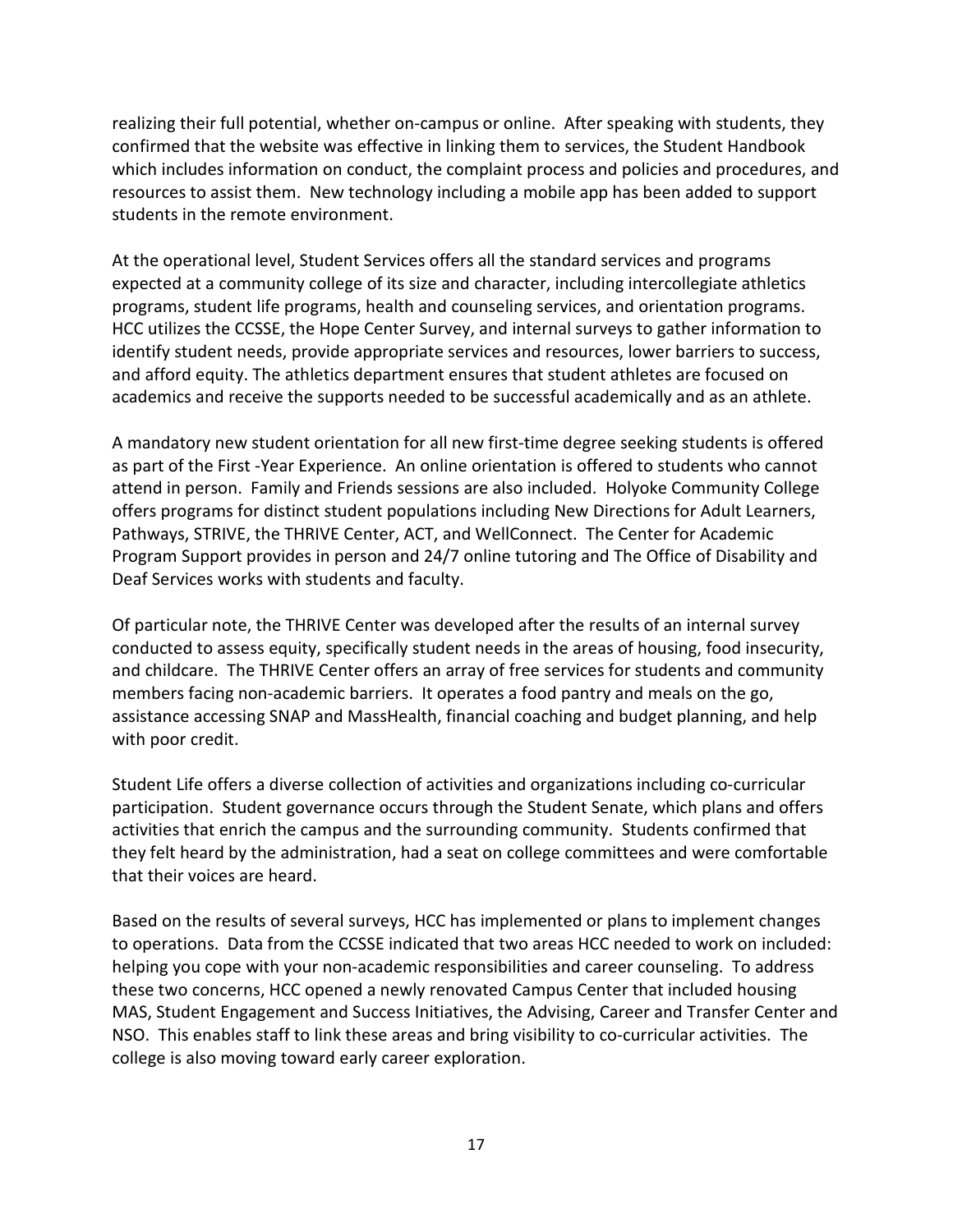A Mental Health Task Force was established at HCC to review mental health needs. A proposal was submitted suggesting implementation of a three-pronged comprehensive approach to mental health that would bring a mental health coordinator position to the campus.

HCC is experiencing increases in the student loan default rate and has the second highest default rate among community colleges in Massachusetts. The College has contracted with Inceptia to reach out to students in delinquent status and has offered in-person student loan exit interviews to begin to address this problem.

HCC plans to implement team-based case management for all students, fully utilize CRM, launch the student mobile app, Unifyed, and acquire a data tracking tool to allow swipe card access to continue to respond to needs that have surfaced during surveys that impact the student experience.

The final area in Standard 5 (5.20) asks for evidence of regular and systematic evaluation of student services to advance institutional purposes. Surveys such as CCSSE are utilized to impact the student experience, however, there is no evidence of regular assessment of areas within student services such as financial aid, admissions, advising, student life, where the program itself was evaluated and changes were made based on feedback from the evaluation to improve.

# *6. Teaching, Learning, and Scholarship*

**Faculty and Academic Staff**: Holyoke Community College (HCC) has a faculty of 120 full-time and 271 part-time as of the 2019-2020 academic year. The number of male faculty is 145 and that of female faculty is 250. As reported in the Data First forms and noted in the report, 31 percent of the full-time faculty and 12 percent of part-time faculty hold doctorate degrees. According to the National Data Center, the percentage of community colleges faculty holding doctorate degrees is 12 percent nationally. All full-time faculty and 93 percent of the part-time faculty have a master's degree. Those holding the rank of full professor total 74, associate professor 15, assistant professor 19, and instructor 12. According to the Data First forms, 85 of the full-time faculty are tenured. A new full-time faculty is integrated into the College through a one semester new faculty orientation that meets weekly. A new part-time faculty receives a two-hours orientation a week before class starts.

The number of full-time faculty has decreased from 132 in 2017 to 120 in 2020. Based on the Data First form, between 2017 and 2020, ten full-time faculty members have departed and 20 full-time have retied. The report also notes that the decrease is due to retirement, resignation, and moving to a different location. The number of part-time faculty has also decreased from 330 in 2017 and 271 in 220.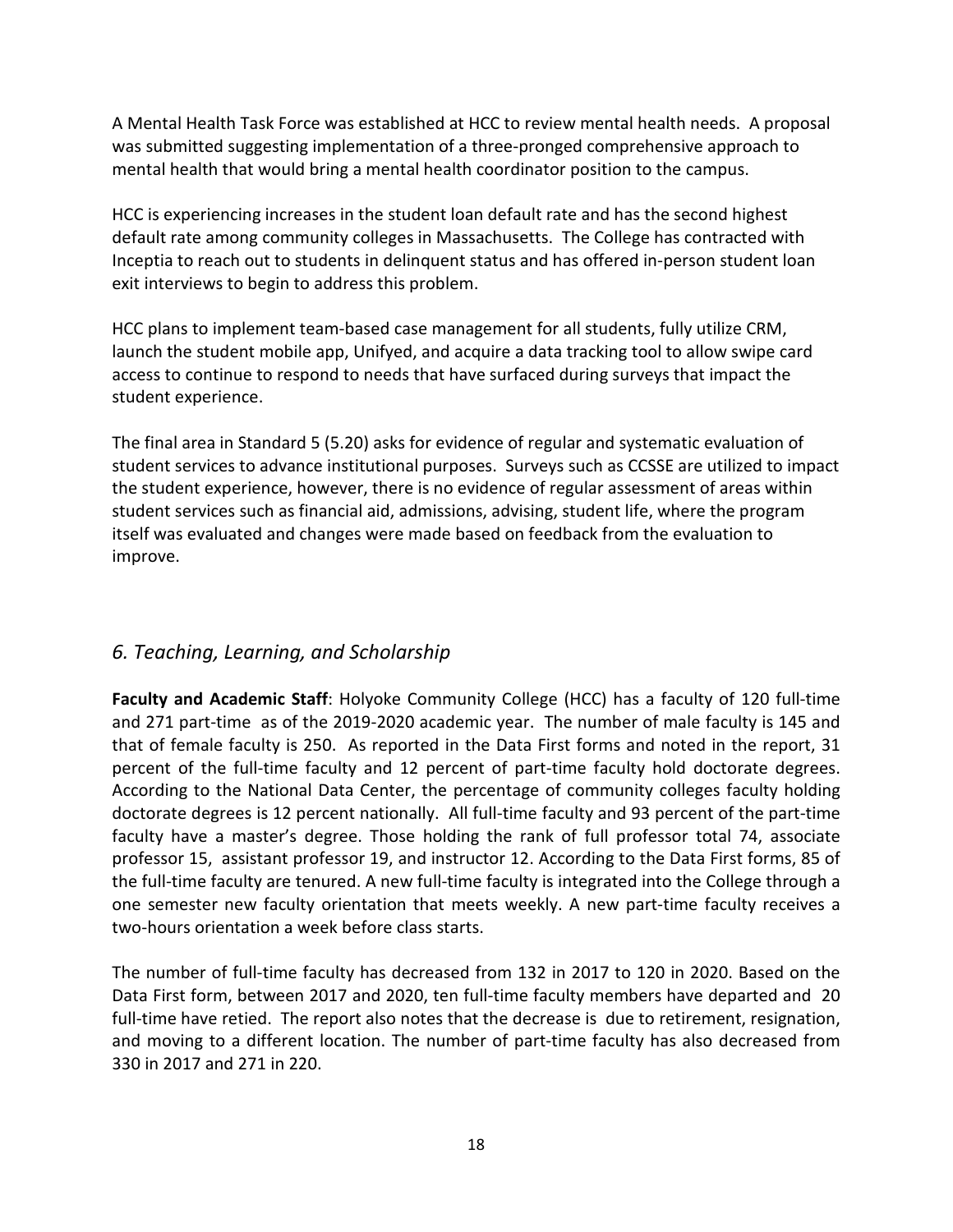HCC faculty and staff belong to Massachusetts Community College Council (MCCC) union. MCCC contract includes guidelines on faculty teaching load, salary, academic freedom, faculty evaluation process. Non-tenured faculty are evaluated every year until they are awarded tenure, and tenured faculty are evaluated every three years post-tenure. Part-time faculty are evaluated by division deans during their first or second semester at the college but at least once before they earn seniority.

Faculty and Staff Diversity: As noted in the report, 24 percent of HCC staff identify themselves as non-white. On the faculty side, 86 percent of full-time and 85 percent of part-time faculty are white, 6 percent Full-time and 5 percent part-time faculty are Hispanic/Latinx, 5 percent of full-time and 8 percent of part-time faculty are Black/African-American, and 3 percent of fulltime and 2 percent of part-time faculty are Asian. The student body is 58 percent white, 28 percent Hispanic/Latinx, 6 percent Black/African-American, and 3 percent Asian. HCC has been recognized as a Hispanic Serving Institution(HSI) by the U.S. Department of Education since fall 2016. Based on the team meetings with some members of the administration and faculty, HCC has been making an effort to diversify its faculty to reflect the student body and it plans to continue the effort. The plan includes recruitment of its own graduates.

Advising: According the MCCC contract faculty advising is limited to 18 students per semester. According to the report, some faculty advise less than 18 but professional advisors can carry advising load between 30 and 200 students. In order to create equity in advising, students are assigned to different academic advisors every semester. The report notes that the reassignment of students to a different academic advisor every semester and the inconsistency in the faculty course reassignment as concerns but plans are underway to address them.

Professional Development: Faculty and staff participate in professional development activities by attending professional days that the college holds every semester, by attending workshops facilitated by faculty and staff, and by participating in local and national professional conferences and workshops. Faculty and staff also participate in the Center for Excellence (CFE) that was established in 2019 and has been providing various professional development activities. Faculty and staff attend workshops that include training on the use of Moodle-HCC's course management system, best teaching practices, and equity and inclusive pedagogies. CFE publishes professional Development activities calendar on the college website and includes daily workshops and IT Drop In times. Experienced faculty and staff serve as internal presenters and workshop leaders for CFE. CFE also invites external presenters and workshop leaders. The report notes that CFE offered 447 workshops between September 2019 and May 2020 with 1,788 attendees. As stated in the report, the College has a limited fund available at departments for faculty to attend and present at conference and workshops. The process and Application Form for Professional development money are published on the college's website. There was no data on professional development activities prior to 2019.

**Teaching and Learning:** HCC's full-time and part-time faculty exercise their academic freedom as stated in the MCCC contract. The faculty are responsible for curriculum proposal and revision, course delivery, textbook selection, setting program and course level learning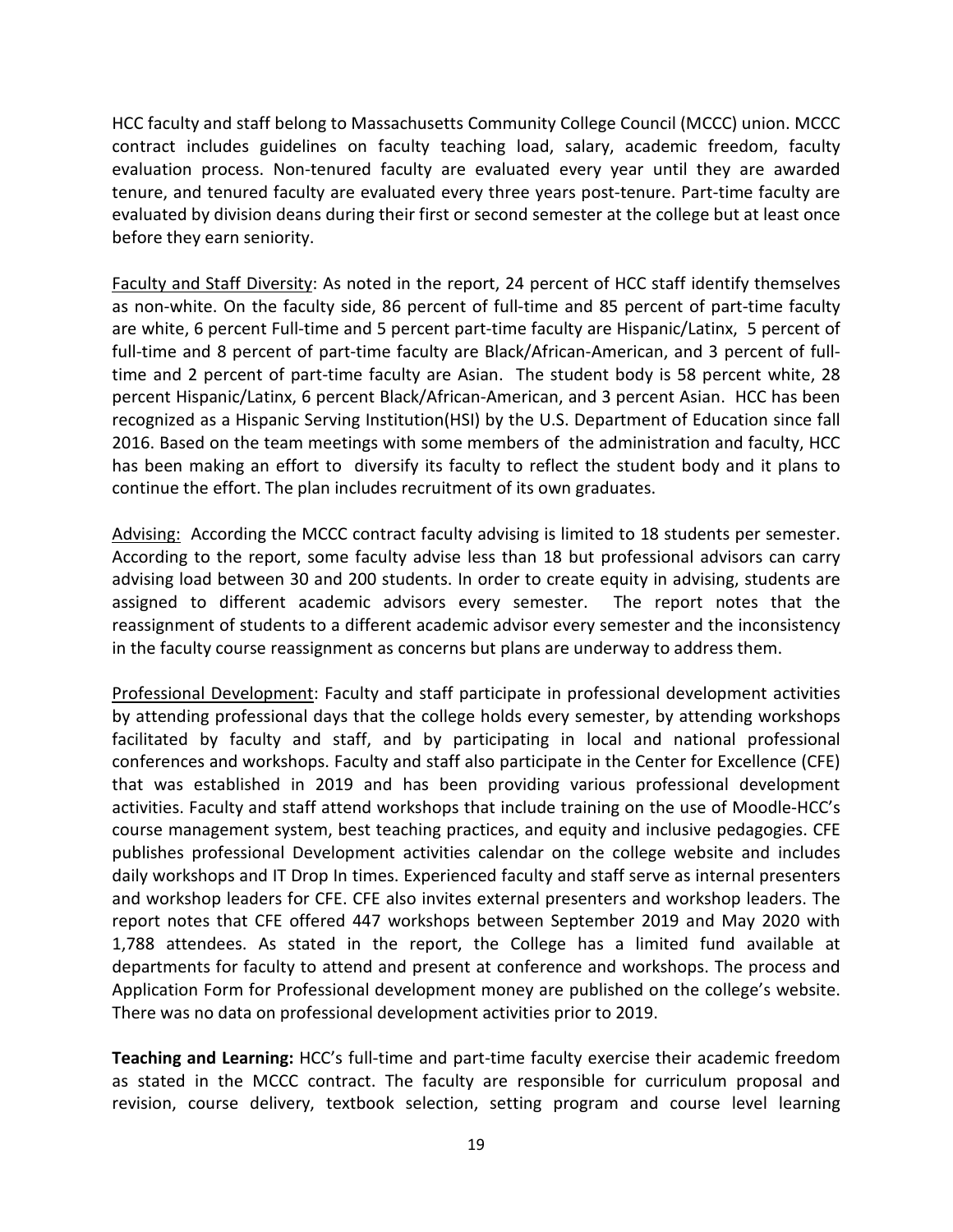outcomes and assessments, and developing engaging, inclusive, and innovative pedagogies. Teaching is the primary role of faculty at HCC. Faculty and staff also serve on various College governance committees and search committees. The regular faculty teaching load is 30 credit hours per year with 28 to 32 students. The report notes that some faculty have less teaching loads due to course reassignment. Faculty are reassigned to perform activities including serving as department chair, serving on General Education Assessment Committee, coordinating and participating in Integrative Learning Programs, and other tasks relevant to the college. As noted in the report, the number of course reassignments have been increasing to about 130 course assignments per semester. The report notes that division deans are working on a process for limiting the number of course reassignments per faculty and on providing equal opportunity for all faculty to engage in activities that support the college mission. As reported in the self-study, the percentage of courses taught by full-time faculty has increased from 40 percent in 2017 to 46 percent in fall 2019. Based on HCC Data Notes, the enrollment for full-time equivalent (FTE) students has decreased by 43 percent from 4,686 in spring 2010 to 2,749 in spring 2020.

The College prides itself with the number of online courses it was able to offer pre-pandemic. As noted in the report, HCC now offers online course in almost every degree program. HCC offers 7 degree programs and 3 certificate programs fully online. The same faculty who teach the courses on-ground also teach the online course in order to maintain consistency and quality. HCC developed a Summer Online Teaching Academy (SOTA) in 2016. Faculty interested in teaching online course attend SOTA every May to June to develop online teaching skills and adopt best practices. As noted in the report, online offering has increased from 15 percent in 2015 to 23 percent in 2019 and the number of students taking online course has increased from 38 percent in 2015 to 48 percent in 2019.

### *7. Institutional Resources*

HCC has an expressed commitment to equity. A new president started in January 2017, the College's first biracial LGBT female president. The College has made strides in diversity, with faculty diversity increasing from 6.4 percent; AFSCME employees from 15 percent to 28 percent; MCC-UP from 13.3 percent to 25 percent and NUP employees from 7.4 percent to 23 percent. 86 percent of faculty are white, but only 58 percent of students. While these increases are laudable, the faculty and staff do not accurately reflect the makeup of the student population.

In the last ten years enrollment has declined a dramatic 43 percent. In the last three years staffing has declined 8 percent from 991 to 909. There are 120 full-time, down from 132 in 2017 and part-time faculty went from 330 in 2017 to 208 in 2020. In conversations with management and employees, there was lack of a clear plan to appropriately align staffing with enrollment. The College had taken previous actions focusing on reducing the number of employees below 18.5 hours, laying off 33 employees. The vice president of finance and administration indicated this would create a structural financial problem for the institution.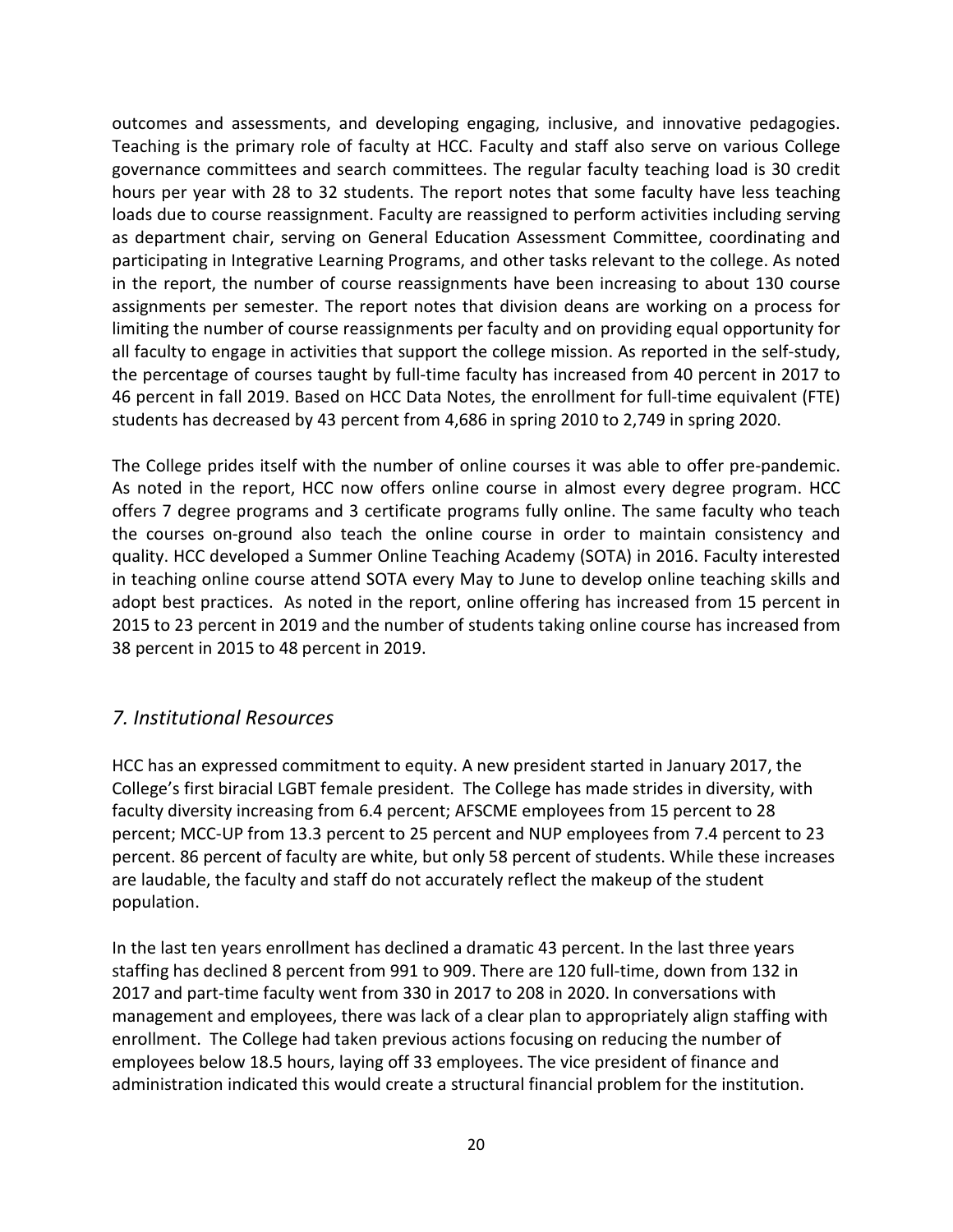Faculty credentials are impressive: 31 percent of the faculty have a doctorate and 93 percent hold master's degrees. The faculty are dedicated to giving students a robust classroom experience.

The College operates under collective bargaining agreements for faculty and staff, adjunct faculty, AFSCME for clerical staff, facilities and campus safety and Non-Union Professionals (NUP). The dean of human resources indicated that AFSCME employees may not be represented across the governance structure. COVID has impacted collective bargaining contracts, in particular negotiations occurring regarding compensation, workload and evaluation.

The faculty and staff handbook is available in hard copy, but not online. Personnel policies and forms are available on the college's website. Evaluations of part-time faculty has not been formalized.

There is a professional development committee of the College senate. In addition, there are professional days for faculty and staff every semester. The Strategic Plan Team A included a focus on professional development that resulted in the creation of the Center for Excellence. This was mentioned repeatedly at Zoom meetings as being a thriving resource for training opportunities. The Lumina grant will be focusing on professional development opportunities for faculty and staff mentoring students of color.

An ombudsperson and chief cultural officer at the request of faculty. This is the only ombudsperson in the Commonwealth's community college system. Although there was nervousness regarding employment due to declining enrollment, most employees seemed passionate about serving students, believing in the mission of HCC, and there seemed to be a common purpose to face the challenges together, not through conflict.

Holyoke Community College has been able to maintain a reserve of \$12.4 million. The vice president for finance and administration was vocal that this only represents three months of operating expenses, and that there are no plans to touch the reserve. With stocks performing well, it would be a lost opportunity cost. In the past the reserve would be tapped to support special projects.

Tuition is \$24 per credit. There is also an Educational Service Fee, Distance Learning Fee and Student Service fee in addition to a number of required course fees. Fees have been rising at 5.5 percent per year. The Student Senate participates in discussing fee increases. This past year the Senate asked that fees be increased by \$1, with the additional funds designated for mental health services.

Enrollment decline has been dramatic—34 percent down in headcount and 39 percent in FTE. An increase in Latinx students is expected to stabilize enrollment through 2030 at 4,817. Given the COVID-19 environment has upended enrollment across higher education, it's not clear that that assumption may still hold true. An enrollment management plan to address declining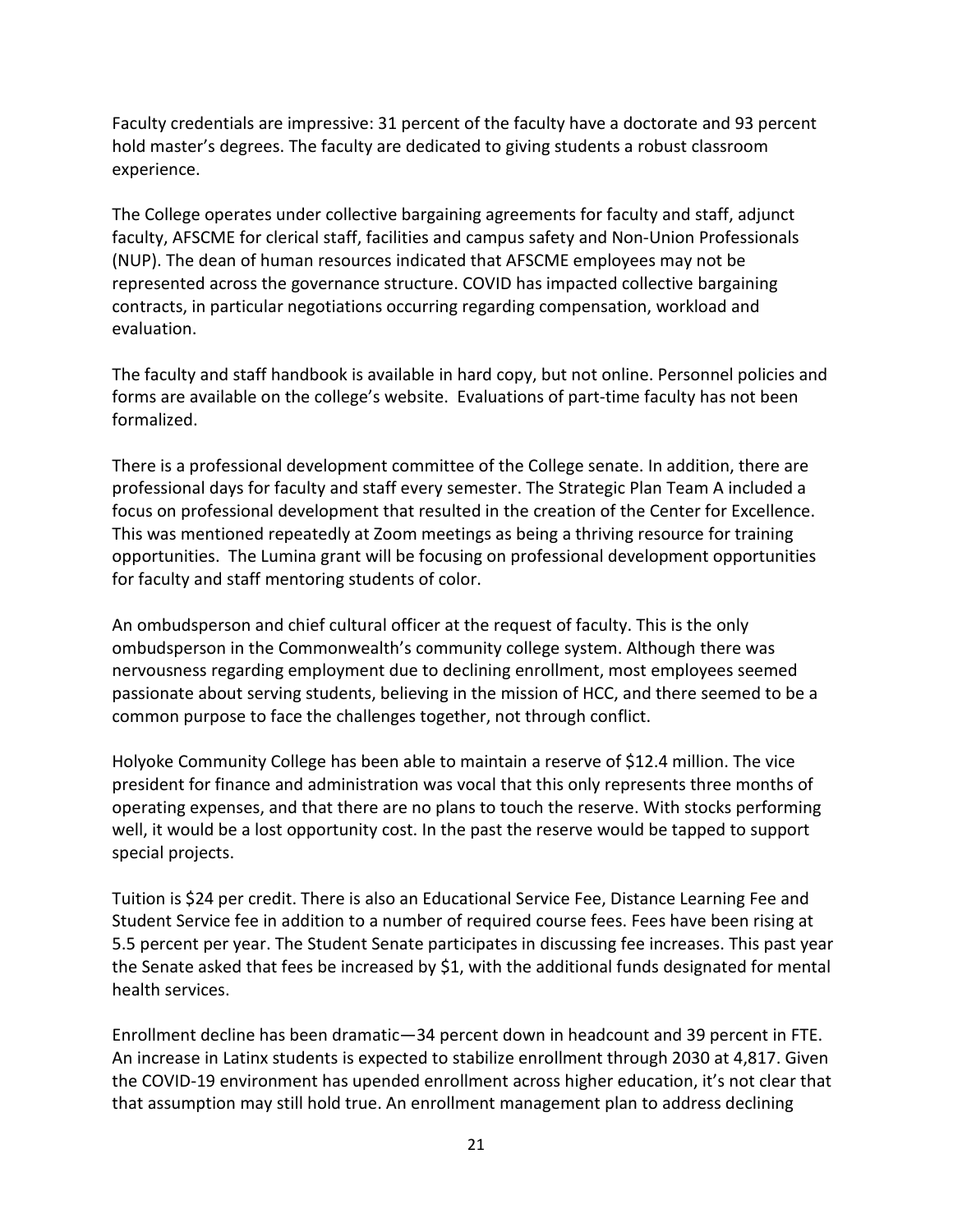enrollment combined with rightsizing staffing may help mitigate the negative factors the college faces. However, there has been serious efforts to implement the plan.

The College has an operating budget of \$54 million. State appropriations have been relatively flat over the past ten years, from 49 percent to 47 percent while tuition and fees have increased from 44 percent to 48 percent.

HCC's financial statements are audited by O'Connor & Drew P.C. There have been no substantive audit findings.

COVID-19 resulted in considerable expenses to the College at \$1.3 million. This was offset by CARES Act funds. As noted in the Data First forms, the potential for negative cash flow could be impacted by declining enrollment, decreasing state appropriation and no further federal relief funds.

The dean of resource development reports that the grants office brought  $int$  \$9 million in new grants last year. Notable grants include a Title III grant that included professional development for the Center for Excellence. The goal is to support programmatic goals that the college can operationalize, which has been done in the Foundations of Health program.

The HCC Foundation has \$18 million in net assets. According to the vice president for institutional advancement, the Foundation disburses approximately \$200 thousand in scholarships to HCC students annually. The Foundation was able to secure a large donation of \$7.5 million to support the Marieb renovation. With COVID-19, the Foundation recognizes barriers have escalated and is focusing efforts on supporting students.

The College decided to not drop students for non-payment as one mechanism for addressing equity. The College is reviewing the benefit of increased enrollment and elimination of registration holds versus increased accounts receivable and bad debt. The comptroller estimates a 47 percent increase in accounts receivable for spring from \$512 thousand to \$753 thousand. Given COVID-19's impact, the effectiveness of this policy is unclear. Numbers for fall semester are not yet available.

The vice president for business and community services indicates his department's role is to increase enrollment by bringing to the College adult learners who may not have considered higher education. These efforts also help the College's equity efforts.

The College currently has debt of \$9.5 million with appropriate monthly payments being made.

The budget process has been open and inclusive. A Budget and Advisory Committee has been formed that includes non-finance employees. Faculty members at the sustainability meeting spoke of feeling well- informed about the state of the College's budget with ample opportunity for input. Finance staff have started using Questica, which automates previously labor-intensive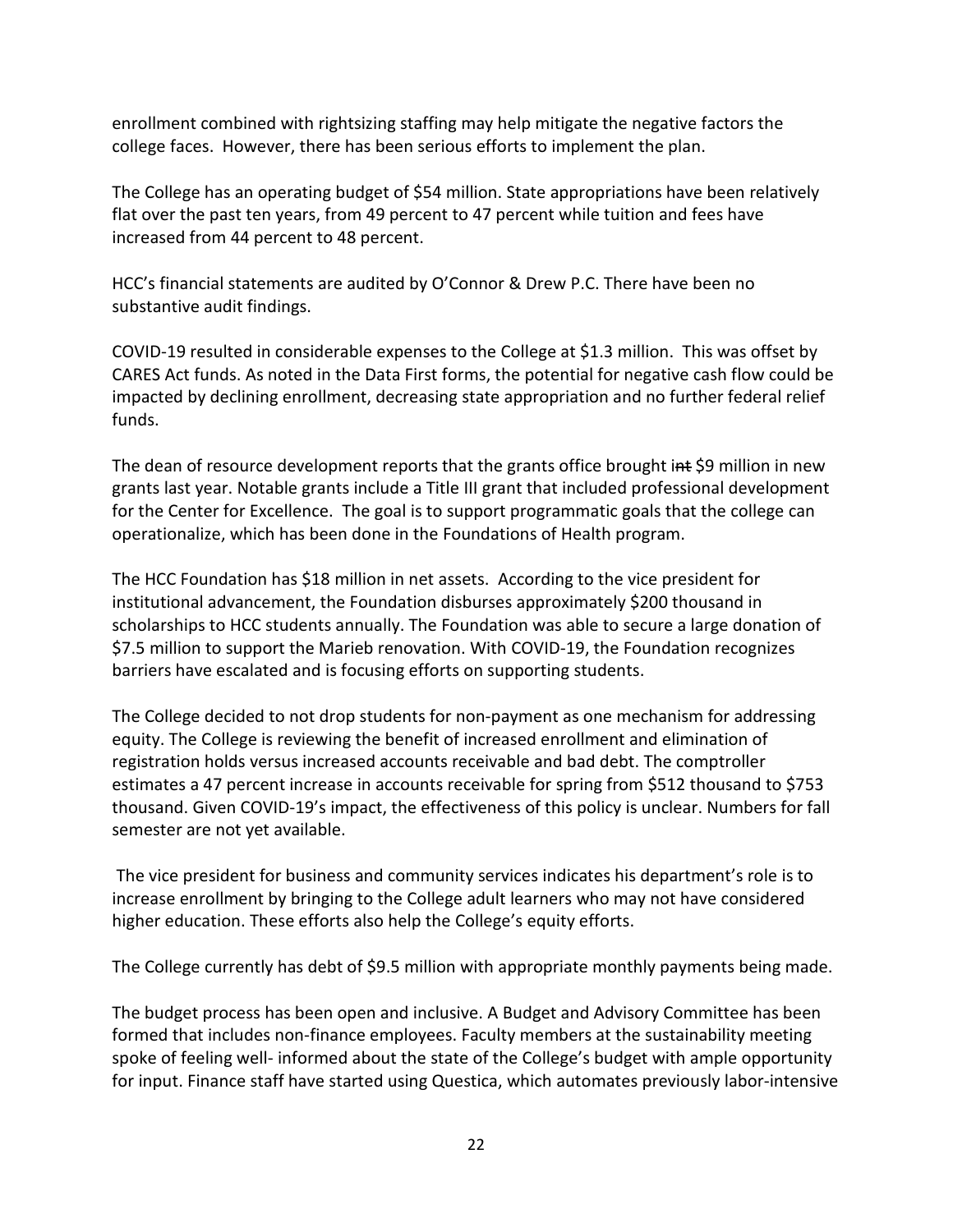budget tasks. The move from hybrid activity zero based budgeting to allocated human resources budget model may help with staff rightsizing efforts.

In the meeting with financial aid staff indicated the effectiveness of HCC's financial aid policy is met by an annual review of Commonwealth & federal standards and surveying students.

Holyoke Community College consists of four locations in Holyoke: the main campus, with seven buildings; the Center for Health Education; the MGM Culinary Arts Center; and the Picknelly Adult and Family Education Center. There are two additional locations in Ludlow and Ware.

HCC has been able to fund capital projects and deferred maintenance primarily from DCAMM, with additional funding from the Foundation and on occasion the college's reserve. Facilities and Finance staff have a solid understanding of the physical infrastructure's needs. There is a FY20-FY24 Capital Improvement Plan that indicates HCC's reserves will not be used during this period. HCC would benefit from having a Master Plan including more focused efforts on sustainability.

The 2018-2022 deferred maintenance plan totals \$6.5 million. Major renovations include the \$43.5 million Campus Center, which according to the director of facilities and engineering services was basically gutted. There is a multi-year renovation plan for the Marieb Life Sciences Building. The first-floor renovation has been completed; the additional phases cost \$58 million. The Foundation secured the largest private donation in its history, \$7.5 million, to support this effort. The roof on the gym in the Bartley Center for Athletics and Recreation was replaced at a cost of \$1.1 million. The current steam pipe issue at the Kitteridge Center, as outlined in the On-Site Visit Supplemental Report, is anticipated to cost up to \$250 thousand and will be covered by deferred maintenance funds.

The eight library staff includes three reference librarians supplemented by Work-Study students. The library works closely with IT, but is responsible for loaning technology (Chromebooks, laptops, hotspots). Staff at several Zoom meetings said that student technology needs are being met through loaner items, and to date there is no unmet student need. The physical library was renovated in 2018 and has enough workstations and labs for on-ground learning. Library staff felt student access has improved since pivoting to online learning, and students are reaching out through more modalities than on-campus visits. Circulation of physical items had been decreasing pre-COVID-19, but reference & technology requests are increasing. Library staff have promoted information literacy on line and virtually. The library cofounded the Higher Education Libraries of Massachusetts to share academic resources among other academic libraries. Although the materials budget has declined from \$97 thousand in 2018 it is projected to remain at \$81 thousand for FY21 and FY22.

The on-site visit included a tour of the MGM Culinary Arts Institute, which opened in 2015. This leased facility was bright and inviting and will have students resume on-ground classes October 28<sup>th</sup>. The Center for Health Education also has state of the art technology with health students resuming their on-ground classes this semester. The tour of the main campus encompassed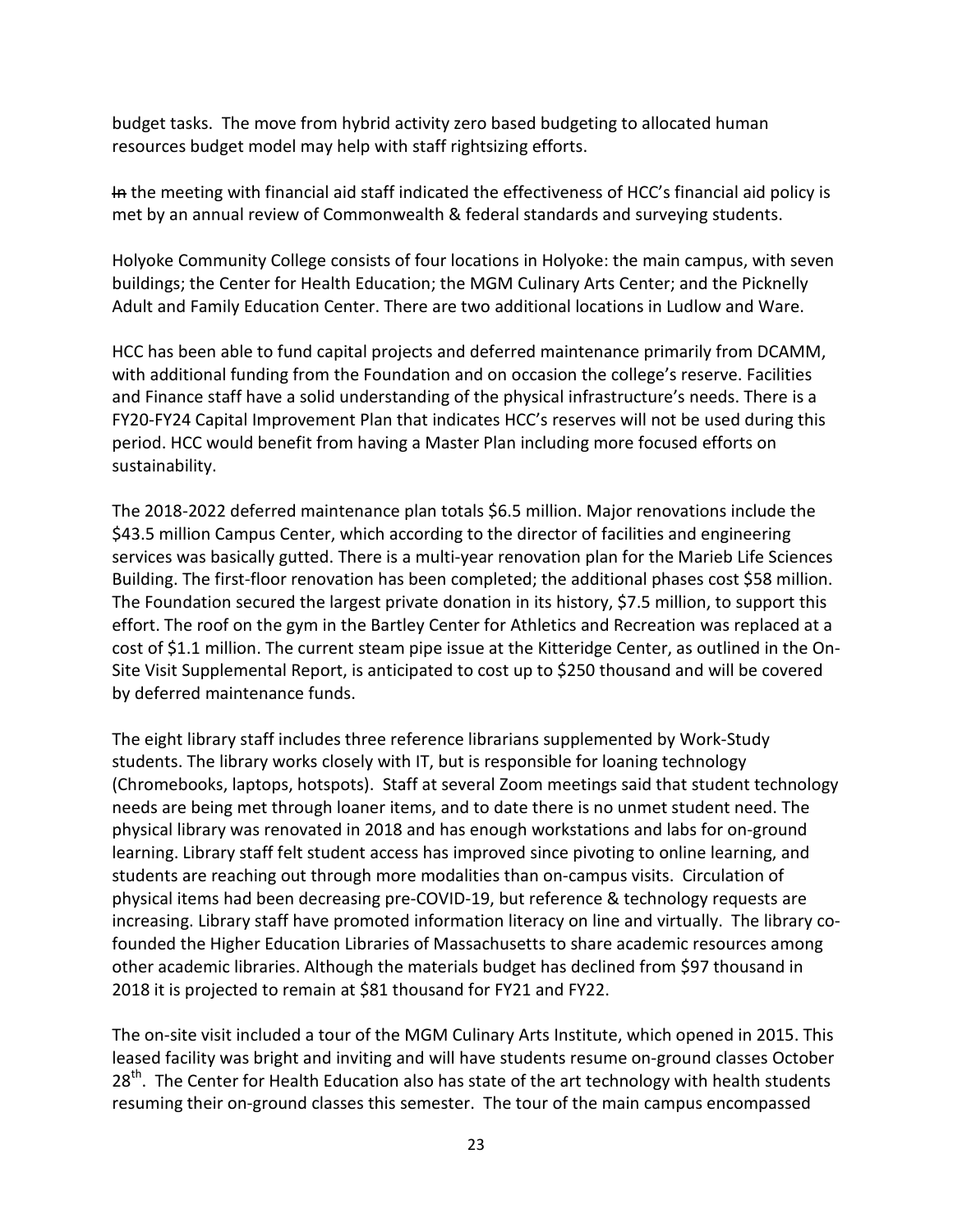the Campus Center, which opened in 2018, the Kittredge Center, Fine and Performing Arts, Donahue, the Library and Frost. Teaching spaces visited on the tour were replete with state-ofthe-art technology as well as being well marked for social distancing in the COVID-19 environment.

During several meetings, faculty and staff went out of their way to praise IT and Instructional Technology. Many said the pivot to online learning was seamless thanks in large part to IT having infrastructure in place to support faculty, staff and students. IT purchased a Zoom license to promote online meetings; installed Jabber so staff calling from home could come from college phone number; created online student service forms, procured loaner technology, and provided training opportunities and support for faculty, staff and students.

IT supports over 70 software products as well as Banner, CRM Recruit, Moodle and other standalone products. The Software Applications Project Road Map with 72 projects, to align IT with the critical functions of the college. The Road Map was updated in 2020 with a consultant. In 2015 the college initiated a new CRM system, to streamline storage and collection of student information. In the replacement of technology IT has pivoted to laptops and docking stations to support remote work.

The College uses Moodle for its course management system. During the Zoom meeting on Instructional Technology and Digital Learning, staff reported there is an LMS committee reviewing Moodle's effectiveness. The Faculty Lounge in Moodle allows for both synchronous and asynchronous training.

The Unifyed mobile app is currently being rolled out with approximately 600 employee and students using it. The app will have portal access, authenticated apps for HCC information such as financial aid, grades and registration status as well as public apps for transportation, athletics and campus directory.

HCC has doubled its bandwidth to 10GB on campus and 1.5GB off campus. The campus has robust technology with 89 percent of classrooms meeting HCC's Classroom Technology Standard. There is a single sign-on with Active Directory.

HCC's IT Roadmap aligns to the strategic plan, with the department having a solid understanding of the needs of faculty, staff and students. IT previously used project managers in departments to identify technology needs and has done outreach sessions to respond to academic and administrative information technology needs.

HCC has a 2018 Disaster Plan. Security has been maintained, but risk management is acknowledged as an area that needs attention. Technology policies could be more readily available.

Given the demands on IT in the remote environment, staffing is a concern. According to the Self-Study, staffing is at 60 percent. Collective bargaining salaries are significantly lower than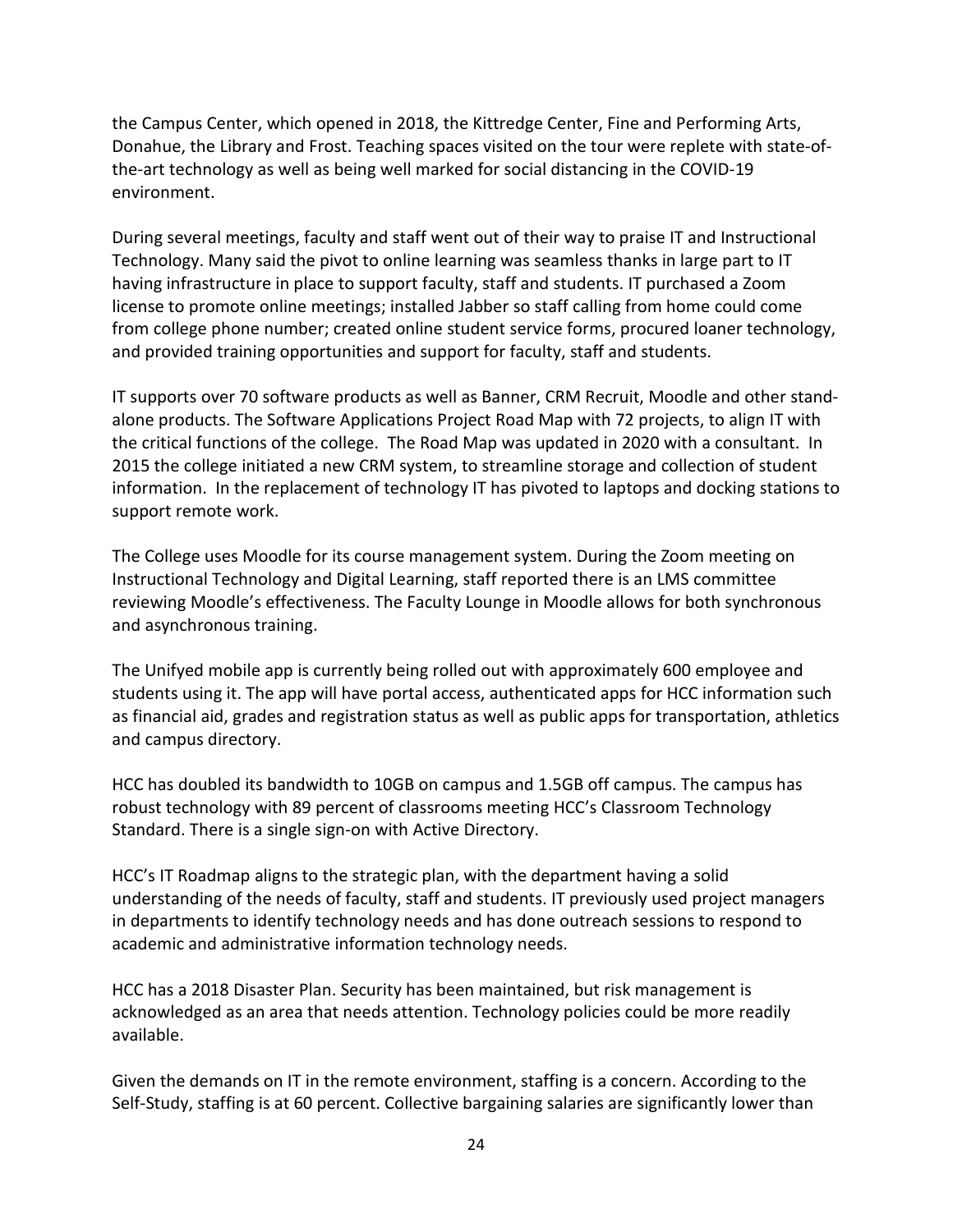the private sector making it very challenging to attract talent. Tight staffing in IT may impact daily operations and the ability of the college to meet the many projects currently being assigned to the department.

### *8. Educational Effectiveness*

The focus of Holyoke Community College is the success of its students. The College's definition of student success is outlined in the strategic plan metrics and activities. HCC's Office of Institutional Research has a robust collection of data and reporting, including the distribution of Data Notes.

A review of syllabi in the course catalogue and website indicated that each course does address expectations for student learning. However, variation in terminology was used in the course syllabi to outline the student learning outcomes (student learning outcomes, course outcomes, course objectives, learning outcomes and objectives). Although syllabi were not standardized across the college, all syllabi sampled had a course description and included methods for assessing the courses, which included, quizzes and exams, assignments, projects, papers, presentations, and other demonstration competencies.

As evidenced in the Inventory of Educational Effectiveness Indicators (E-series), the College has listed and published learning outcomes for most programs. Chemistry, Forensic Science, and Physics reported no learning outcomes for the program in the E-series, however, upon review of the course catalog on the College's website, program outcomes were included in the program information. No institutional level learning outcomes were documented in the Eseries forms.

Assessment: Academic programs undergo a program review every five (5) years. During the past year, the college implemented Tableau which provided access of program level data to department chairs. Prior to Tableau, the Office of Institutional Research was responsible for program review data. An evaluation of academic program reviews revealed minimal to no assessment of course or program student learning outcomes (SLO). The program reviews sampled did include enrollment, retention, completion, transfer, licensure passage data and employment information as it related to the program cohort and analysis of special populations within the program. Many programs such as the Early Childhood Education review in 2017 included a mapping of HCC General Education Outcomes to program student learning outcomes at the course level and identified where the SLO is introduced, reinforced or expected competency. However, no data collection, use or reporting of the SLO at the course level was evidenced in the program reviews sampled.

The College has six programs accredited externally and each program uses the respective accreditor's standards for measuring achievement and assessment to maintain accreditation. These programs are: Culinary Arts (American Culinary Federation), Music (National Association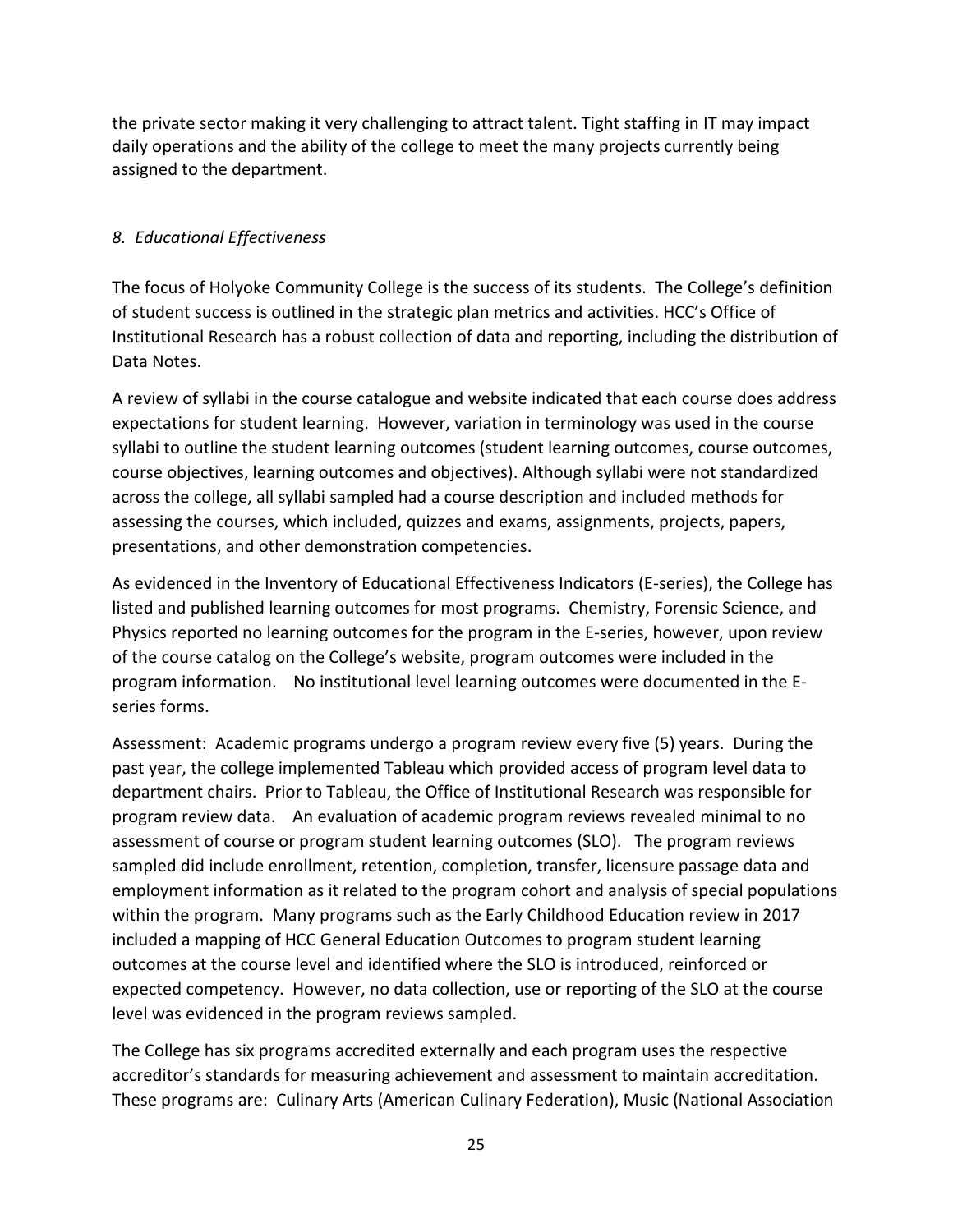of Schools of Music), Nursing (Accreditation Commission for Education in Nursing), Practical Nursing (Accreditation Commission for Education in Nursing), Radiological Technology (Joint Review Committee on Radiological Education) and Veterinary Technician (Committee in Veterinary Technician Education and Activities).

The College has a General Education Assessment Committee (GEAC) consisting of six faculty members. The GEAC was responsible for the implementation of five general education outcomes (Effective Communication, Quantitative Reasoning, Information Literacy, Knowledge of Diversity and Critical Thinking) in spring 2007. Between 2010 and 2016, each outcome was assessed. This included a detailed process of collection through student artifacts, analysis (in some cases using inter-rater reliability) and reporting-out of data with recommendations that resulted in actions. An example was a finding from the Knowledge of Diversity outcome. The college is currently certifying courses that meet the criteria of Knowledge in Diversity.

Although the GEAC committee is still active, the assessment of the five outcomes has not progressed at the program or institutional level. Several challenges were discussed during the visit, such as the added load to faculty, time management to complete the task and professional development needs. However, overwhelming consensus was the lack of "assessment culture" at HCC and lack of emphasis from College leadership to promote the assessment of learning outcomes. Examples of this include: 1) the lack of inclusion of student learning assessment in the institutional strategic plan, 2) the accounting program review in 2015 stated "Although Department faculty members clearly understand the importance of addressing general education goals and have identified and routinely updated courses wherein the competencies are being addressed, a system-wide culture of assessing the student learning associated with these goals has yet to be established," further along in the report it states "Given a lack of systematic commitment to learning outcomes assessment, assumptions of student learning tend to be largely inferential" and 3) in the biology review it stated "At this time the Biology Department does not have any program-specific assessment of learning outcomes." Although the program noted the lack of assessment, no reference was made in the review's strength/weakness section to document the need to address assessment.

Despite the lack of "assessment culture" noted at the College, HCC does appear to have the elements needed to successfully implement assessment of student learning. It has a rigorous academic review process, an Institutional Research Office that is fully-staffed, and a committee (GEAC) that is committed, knowledgeable and experienced in assessment of student learning outcomes.

Retention and Graduation Rates:The College primarily uses IPEDS and Voluntary Framework of Accountability (VFA) reporting to compare itself to peer institutes. In Fall 2019, a total of 4,335 students were degree-seeking at Holyoke Community College. Of that 4,335, 25 percent were first time to Holyoke Community College students. Considering the percentage of students that are first time to the college, the use of the IPEDS and VFA are beneficial.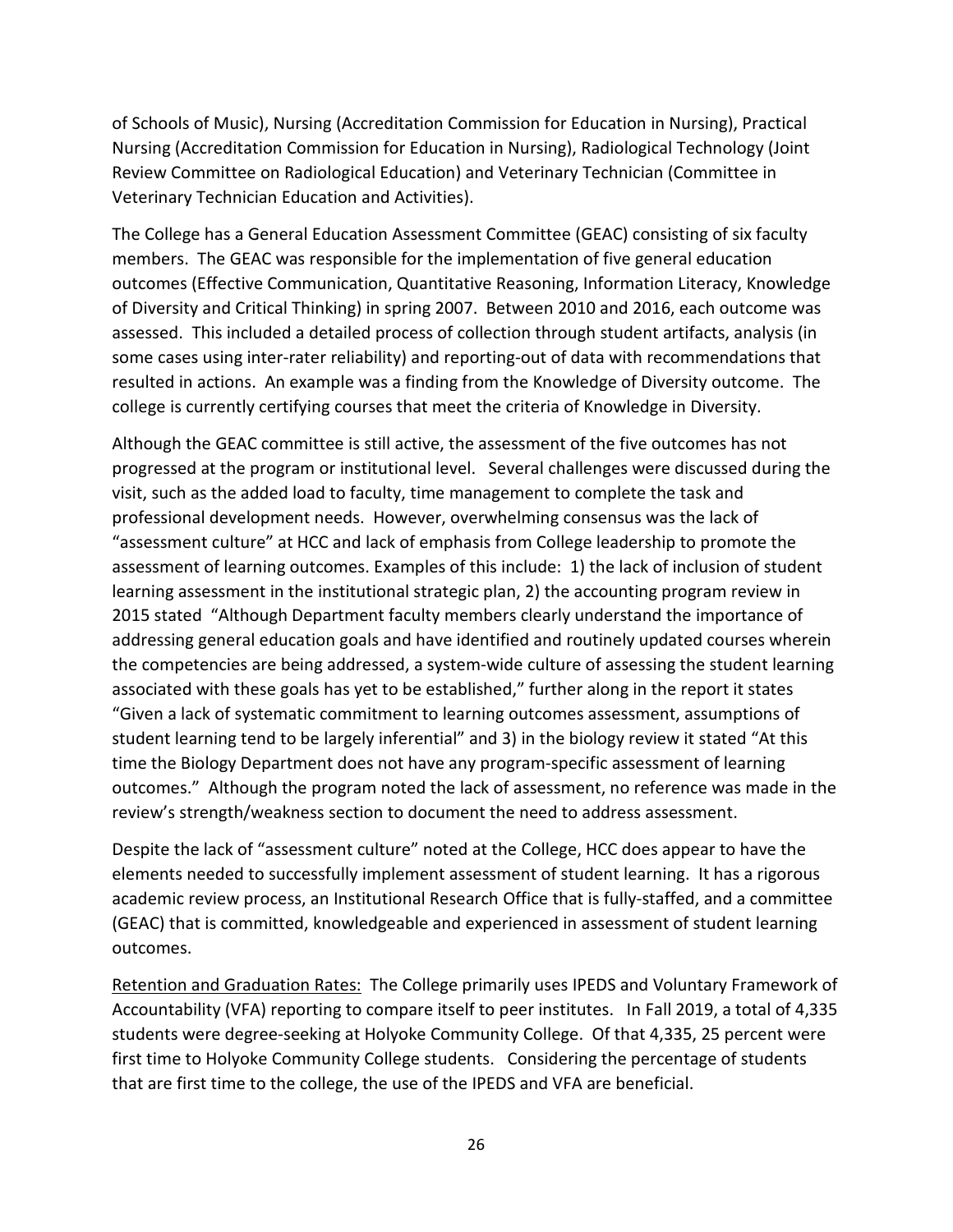Student retention (first-time cohort) rate has remained relatively flat with a high of 56 percent retention for the fall 2011 cohort to a low of 49 percent in fall 2015 (median between 2009 and 2018 was 53 percent). Fall 2018 retention was 53 percent. In fall 2018, college's first-time fulltime retention rate was reported to be 3 percent higher than the national average for the fall 2018 cohort (HCC 58 percent retention.

Initiatives targeting special populations and cohorts such as, the Center for Academic Program Support, multi-cultural academic services, STRIVE (federally funded TRiO program), New Directions, Pathways, Foundation of Health and students who have documented disabilities, have been credited with maintaining the institutional retention.

HCC demonstrated a capacity to disaggregate its retention, graduation and transfer data by student demographics and modality. This was evidenced in the data first forms, self-study narrative, academic program reviews and HCC Data Notes.

The College continues to struggle with an achievement gap. During the last 10-year accreditation process, the Commission on Institutions of Higher Education in 2011 recommended that the College give emphasis to "achieving its goals to improve retention and persistence to graduation for students of color. "

In fall 2018, the College noted a 15 percent achievement gap in retention between first-time degree-seeking white and Hispanic students (fall 2018 reports 60 percent retention for white students and 45 percent Hispanic students). This was a decrease in achievement gap of 2 percent from fall 2017 when the achievement gap had been its highest (17 percent) since fall 20019 (22 percent). Between fall 2010 and fall 2016, the gap ranged from 9 percent (fall 2010) to 15 percent in (fall 2015). The College notes that the achievement gap is wider for HCC than the Massachusetts community college segment with HCC's success rates falling below by 10 percentage points in timely completion of gateway courses, six percentage points in on-time credit accumulation and by four percentage points in retention after first year.

Completion rates (150 percent) have shown a 2 percent increase between Fall 2012 cohort (16 percent) and fall 2016 cohort (18 percent) for all first-time students. The achievement gap between white and minority students decreased by 1 percent point between the 2012 and 2016 cohort.

To address the achievement gap between white and minority students, the College is leveraging its strategic plan. Strategic plan strategy #2 Equity, Inclusion, and Student Success metrics support the increase of retention and decrease of achievement gaps. A sample of the activities the College has undertaken to support narrowing the achievement gap include HCC's partnership with the Center for Urban Education at USC, Bridgewater State University's Racial Equity and Justice Institute and the implementation of a predictive analytics model in fall 2020. The predictive analytics model is supported through a Lumina Foundation grant to identify students of color needing specialized advising.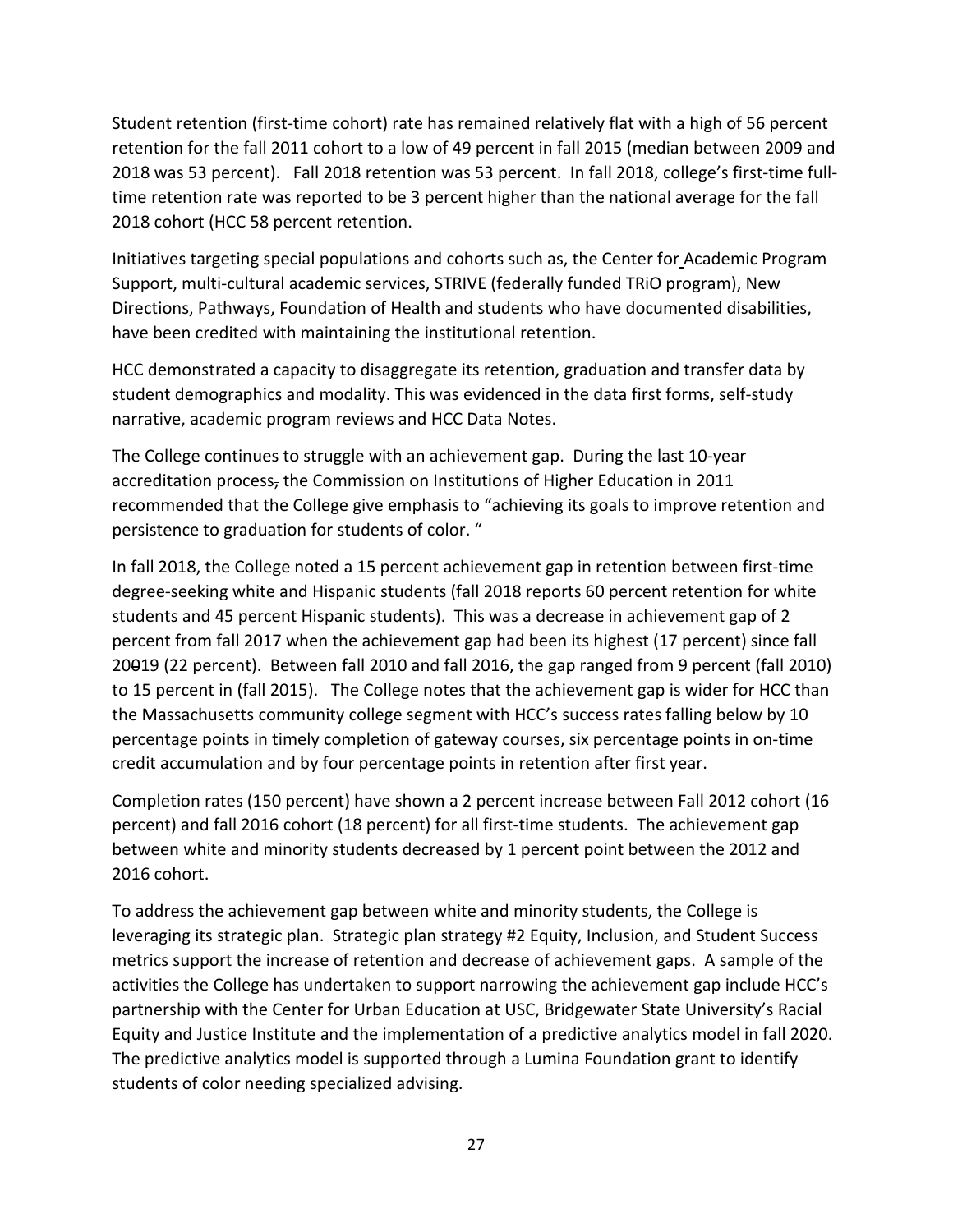Other Measures of Student Success:HCC conducts both external surveys (Wisconsin Hope Center and Community College Survey of Student Engagement or CCSSEE) and internal surveys (graduate, alumni, first-year out, academic and non-academic) to gauge student experiences and outcome.

Employment data is collected from the graduate survey. The 2019 graduate survey to collect placement and transfer data. Employment upon graduation has ranged from 81 percent in 2015 to 71 percent in 2019, employment and /or academically enrolled has ranged from 93 percent in 2015 to 90 percent in 2019. The report does include employer names but does not collect wage information to determine if HCC graduate wage data is consistent with state labor market wages.

In addition to using data in the academic review, the college did demonstrate using its data to inform and improve services. An example is the use of the CCSSE data. CCSSE data assisted HCC to change focus of services at the Thrive Center from financial education to helping students meet basic needs insecurity such as homelessness, housing insecurity and food security.

# *9. Integrity, Transparency, and Public Disclosure*

At the heart of matters of integrity is, according to one administrator, a student-centered approach that is openly discussed. They spoke to the importance of a truly student-centered approach where even when a student was give wrong advice by an agent of the College the institution must ensure that that student should not be penalized. Staff report that the opportunity to "come to the table" to discuss issues of honesty and integrity are available to everyone. Students were equally enthusiastic about being "allowed a voice" at HCC. In the words of one student "HCC gave me dignity, (the proper) mindset, connections, and tools to succeed".

Academic integrity is embedded in policy. "Holyoke Community College is committed to academic integrity—the honest, authentic and independent pursuit of knowledge. As members of the academic community, students are expected to be responsible for all of their own academic work without dishonesty or deception; joint work is legitimate only when assigned or approved by the instructor. HCC faculty members will take reasonable precautions to eliminate opportunities for academic dishonesty." The catalog and student handbook go on to codify student rights and responsibilities including Student privacy rights (FERPA). The College acknowledges in their self-study that they need to pay more attention to training faculty and staff about FERPA regulations.

Diversity was a recurring theme in the interviews and forums. Staff reported in interviews that diversity at HCC includes, not only race, but abilities and diverse "paths of life". The student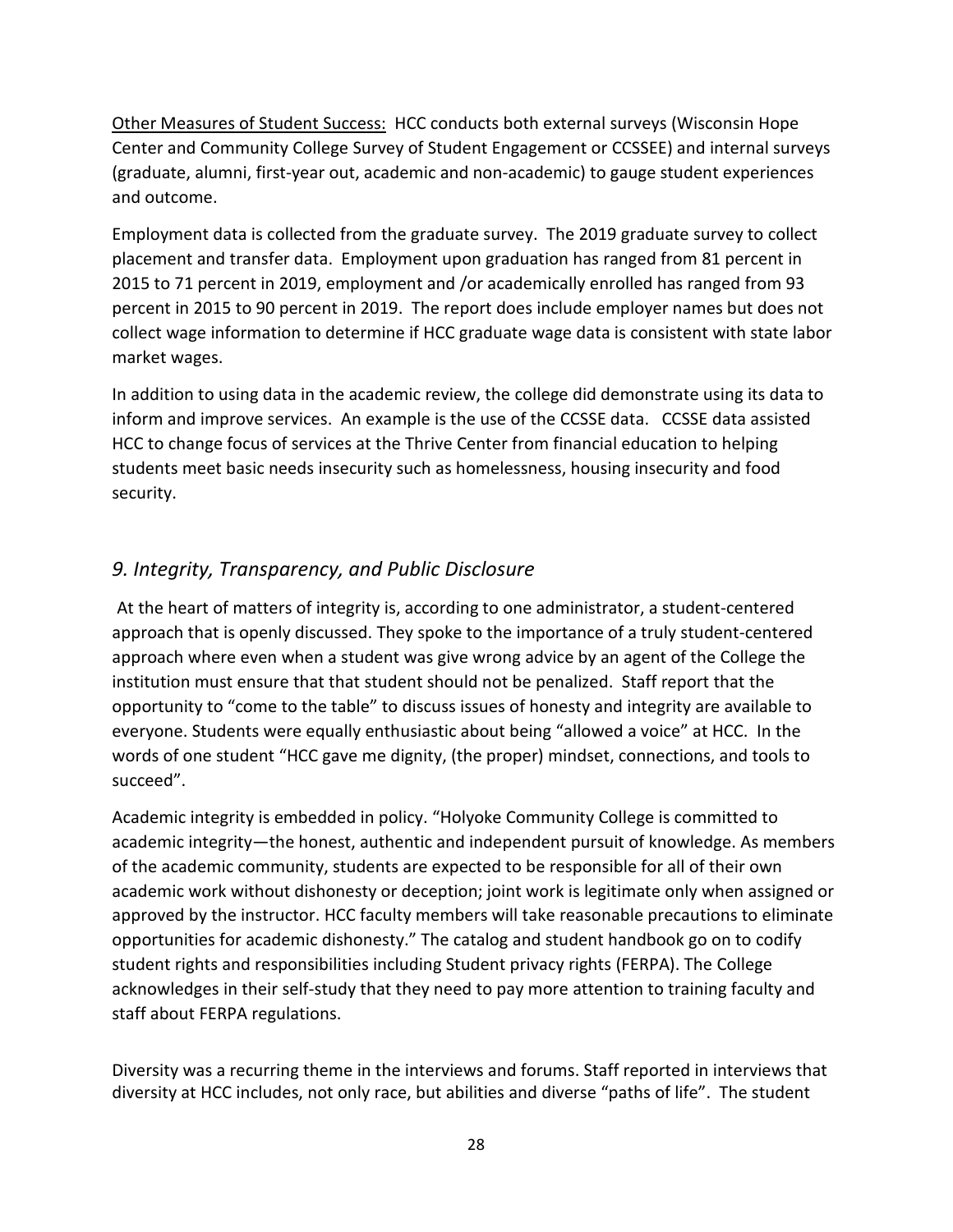senate was proud of the diversity and inclusiveness of the college. Administration noted it as an important goal for staff and faculty hiring.

The College has implemented hiring guidelines that seek to attract and hire a qualified, diverse workforce. The self-study states that "The administration has supported the HCC Affirmative Action requirement that interviews be offered to applicants from underrepresented groups who meet the required qualifications." HCC's Affirmative Action officer, along with the director of HR oversee and train all search committee members on fairness and the importance of diversity.

The recent addition of an Ombudsperson, thought by that person to be the only one at a community college in Massachusetts, was pointed out as evidence of the integrity of the institution. Community members can talk to the ombudsperson confidentially about how to handle their concerns.

Periodic assessment of policies was not in evidence.

HCC's catalog and website clearly show its mission, objectives, and educational outcomes. It also clearly articulates policies for *admissions, transfer, student fees and charges, charges and refund policies; rules and regulations for student conduct; procedures for student appeals and complaints; other items related to attending or withdrawing from the institution; academic programs, courses currently offered.* The HCC website also includes a section on its status with NECHE, its current evaluation, and how to address concerns to the Commission. The Marketing and Communications Department oversees College publications including the website and catalog which are updated annually.

In an open forum with students they reported that the website "helps a lot". Information was readily accessible. They pointed out that very helpful to them was the "Week-at-a-Glance" that comes out every Monday and includes links to many parts of the website and updated information. They also reported that efforts were being made to help "Adult Learners" who may not be as comfortable navigating digital information.

Staff reported that the College sends a lot of information to the community. Having it all encompassed in one self-study was, in the words of one staff member, a model of transparency.

Contact information is available on every page of the website, however attempts to ask a question through the Chat feature on HCC's website were unsuccessful. A sampling comparison of catalog and web content uncovered no inconsistencies. Archived past issues of College catalogs are available on the website.

The College catalog contains a list of its continuing faculty, indicating departmental or program affiliation, showing degrees held and the institutions granting them as well as the names and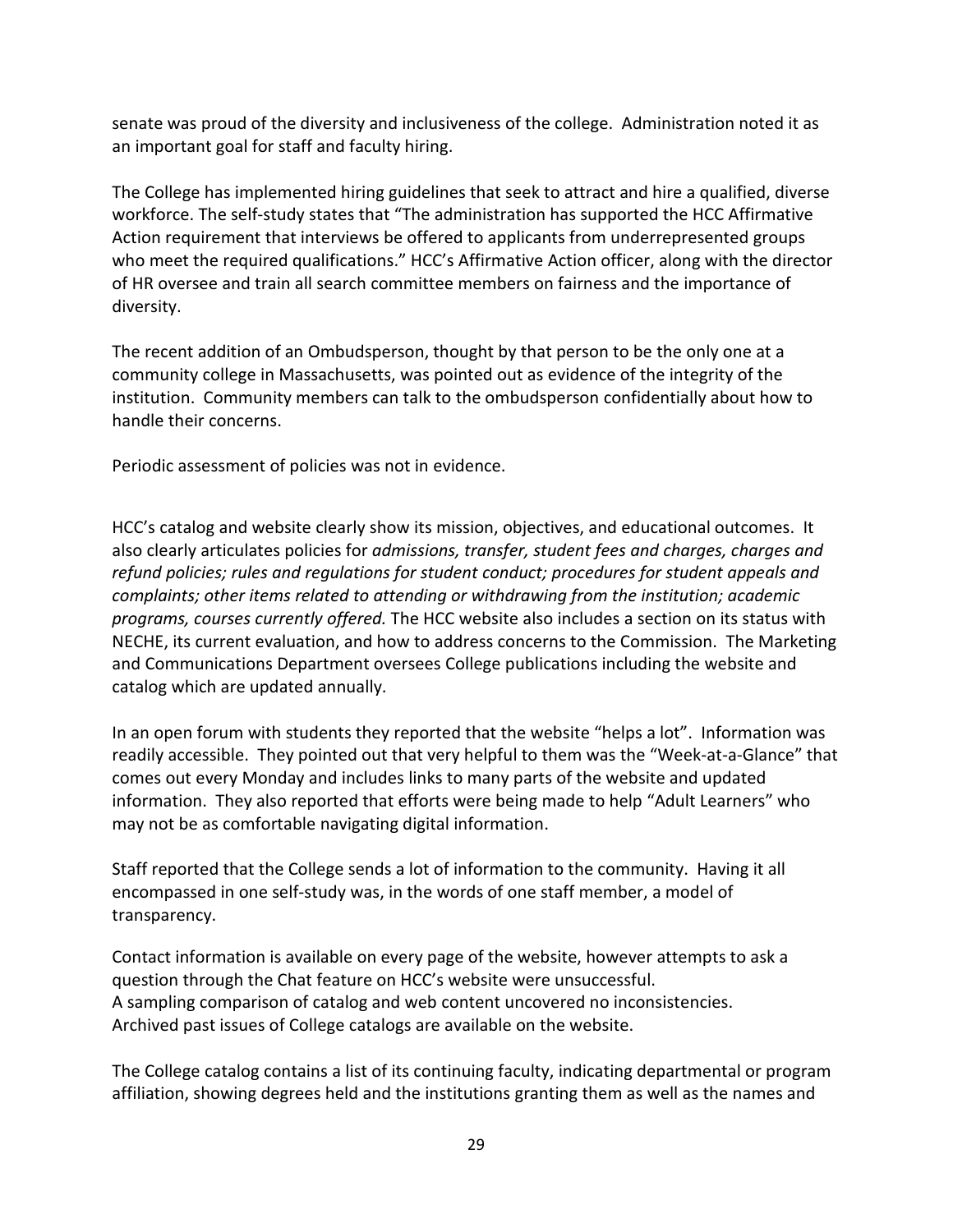positions of administrative officers. The names of governing board members are included on the website but not their principal affiliations.

Each academic department lists goals for its students in terms of program outcomes on their website along with retention and graduation rates. In some cases, like nursing, certification exam rates are also included. Total cost of education and net price calculator are available on the website and show all applicable tuition and fees.

**Affirmation of Compliance:** To document the institution's compliance with Federal regulations relating to Title IV, the team reviewed Holyoke Community College's Affirmation of Compliance form signed by the CEO. As noted in this report, the College publicly discloses on its website and other relevant publications its policy on transfer of credit along with a list of institutions with which it has articulation agreements. Public notification of the evaluation visit and of the opportunity for public comment was made by the College one month prior to the visit in *The Reminder*, the *Daily Hampshire Gazette,* the *MassLive*, the *Holyoke Sun* and on the College's website. Copies of the College's grievance procedures for faculty, staff and students are distributed annually during orientation and welcome-back sessions held at the start of both the fall and spring semesters. For its online programs and courses, the College uses a system of secure logins and pedagogical approaches to verify students' identities to ensure the integrity of the programs. As discussed in Standard 4: The Academic Program, the team's review of course schedules and syllabi for a cross-section of the College's course offerings, both classroom and online, as well as courses offered in a condensed weekend or intersession/summer format, found the assignment of credit reflective of the College's policy and consistent with the Commission's standards.

# *Summary*

Holyoke Community College used the self-study process to review major aspects of the College's functioning and efforts in meeting the Commission Standards. Data First and E-series forms were included in the process. Overall, it appears that the self-study process was helpful to the College in appraising strengths and weaknesses, and in making projections of future College actions and undertakings that will lead to improvements. The visiting team found the self-study to be substantially accurate and candid.

The visiting team found the College to be a well-led organization with an involved and knowledgeable Board of Trustees, and an effective and capable president. After taking office 2017, the president has led a number of new initiatives, with the most important being the design of a strategic plan. The plan was put together with broad involvement by all of the College constituencies and seems to have energized the College community.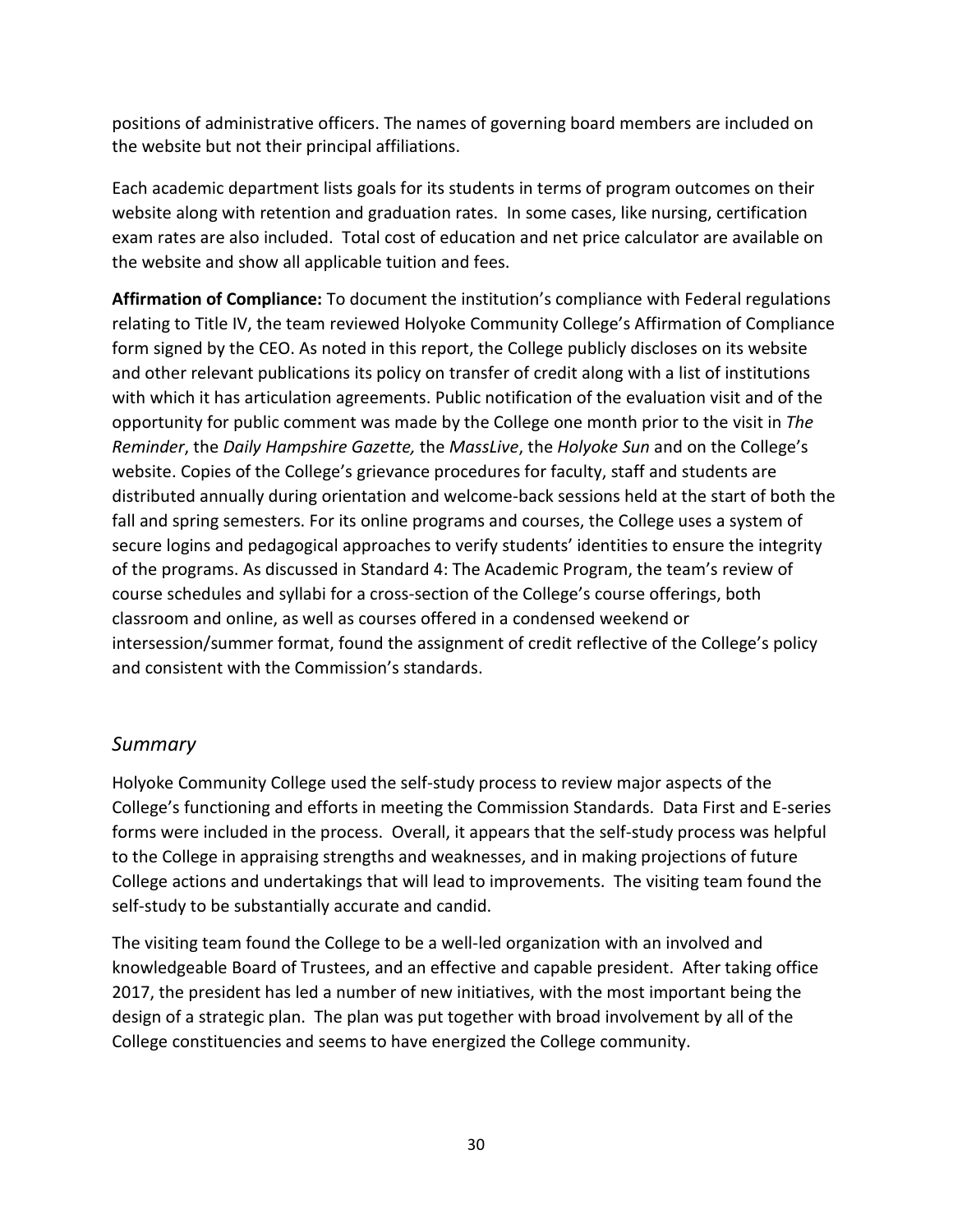At all levels in the organization the team found dedicated, qualified and well-credentialed faculty and staff. Those individuals are strongly committed to serving students and accomplishing the mission of the College.

The College has experienced ten years of enrollment declines. Over that period of time, the College has lost 34 percent of its student headcount and 39 percent of full-time equivalent students. That enrollment decline combined with uncertain state appropriations makes the institution's financial future difficult. To its credit the College has reduced and combined academic programs. The College has, however, not made the kind of structural changes to its budget that are needed.

Assessment of student learning, administrative processes, and College policies and procedures is lagging. While there have been some efforts in the assessment area, those efforts have been scattered, and the- is little evidence that they have led to improvements.

The president and the leadership of the College appear to be well aware of the challenges they face. The current pandemic will not make things easier. Enrollment is declining even more, finances will be more strained, and it will be increasingly difficult to focus people's attention on things like assessment. With all of this in mind, it is the genuine hope of the visiting team that the following summary of the most salient strengths and concerns will be helpful in meeting an uncertain future.

### **Strengths**

- The full-time faculty are exceptionally well- prepared with all of them having-a master's degrees and an impressive 31 percent having doctoral degrees. The part-time faculty are also well-prepared with 93 holding at least a master's degree and 12 percent holding doctoral degrees.
- The College carries an impressive \$12.4 million in financial reserves. The Board of Trustees has appropriate policies in place to husband these reserves. The reserve fund is available to provide stability during financially difficult times such as these. The College has also used the reserves to leverage external sources of revenue.
- Utilizing external consultants, the College has engaged in a long-term process based on both need and enrollment to evaluate academic programs. This evaluation has led to the merger and elimination of many programs. Over the past 10 years a total of 26 programs have been eliminated and many programs have been merged. Overall, this process has saved the institution money and at the same time strengthen and better focused the academic offerings.
- Under the leadership of the current president in January 2017 the College embarked on a comprehensive strategic planning process. While there has been planning cycled prior to this new process, those cycles did not manifest themselves into a comprehensive plan. The new planning process involved the College community and produced a plan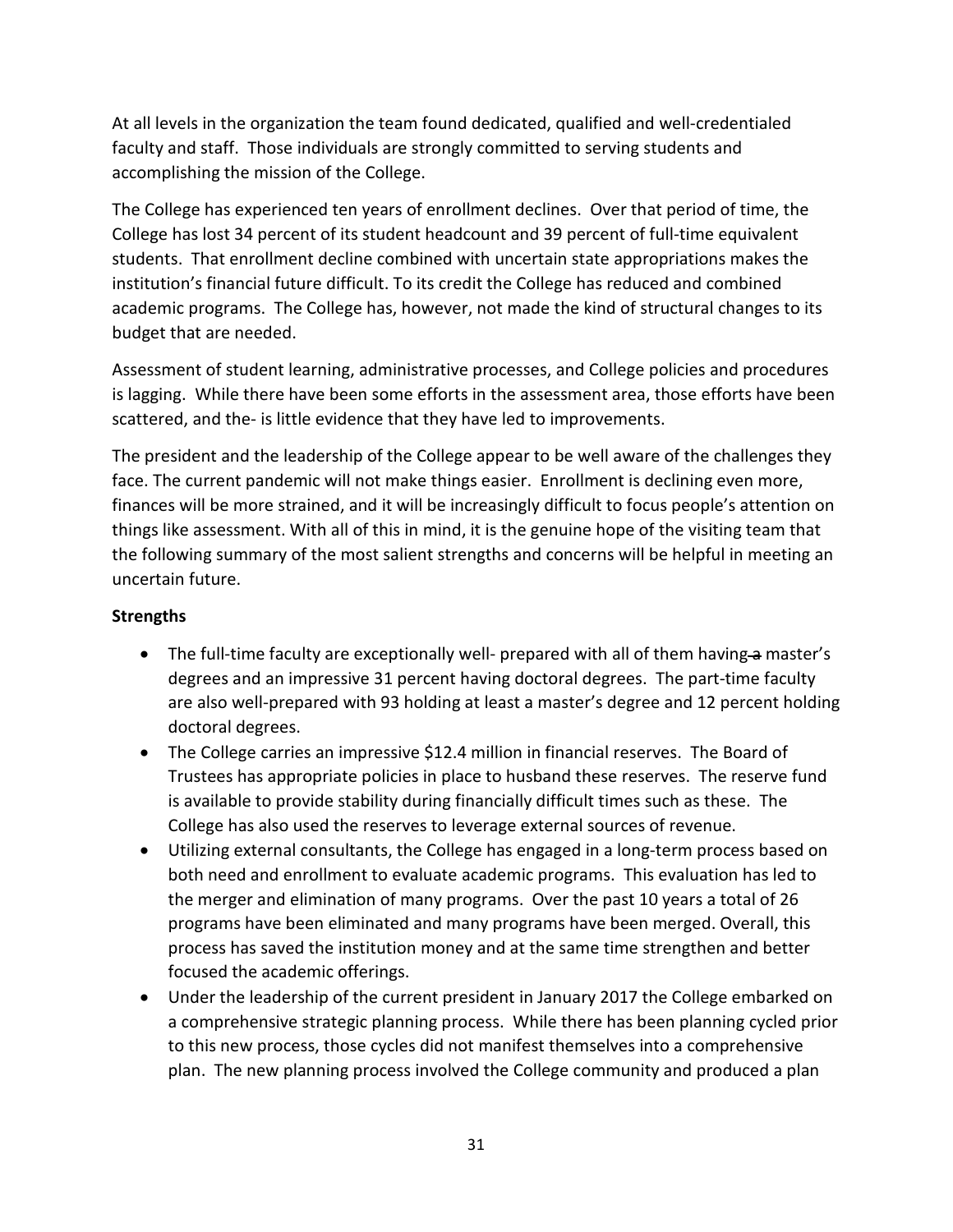with nine objectives and 21 measurable outcomes. The plan has truly become a guiding document that is part of the daily activities and culture of the College.

- In the past the College's Information Technology Department was thought to be not meeting the College's needs. Recent changes in the Department have led to significant improvement overall. Many faculty report that the College's ability to move quickly and effectively to an on-line environment was in no small measure due to talents and hard work of this Department.
- The College's Interactive Learning programs to include learning communities, honors, experiential learning, and service learning have been instrumental in improving retention and completion rates of students who participate in those programs.

#### **Concerns**

- Overall, the College lacks a culture of assessment and continuous improvement. While there are pockets in which assessment efforts can be found, those are few and far between. Certainly, there has been serious work to assess the effectiveness of general education at the College level there is no evidence to suggest that those efforts have led to improvement in the academic program. With the exception of some programs that carry external accreditation, assessment of student learning at the program and course levels is not evident. Assessment of the effectiveness of non-academic areas such as student services and learning resources has not seriously begun. The College's policies and procedures have not as yet been subjected to an assessment process. The Board of Trustees has not begun efforts to assess their effectiveness.
- Since 2010 the College's headcount enrollment has dropped by 34 percent and its fulltime equivalent enrollment is down by 39 percent. At the same time the College's expenses have continued to increase (up 18 percent since 2016). With the exception of some positions eliminated as individuals retired, the College's employee base has remained relatively constant. The financial strain is becoming increasingly evident. There is some indication that the College recognizes the need to reduce expenditures. Correspondingly, the College has laid plans to reverse the enrollment decline, but the implementation of those plans lacks a sense of urgency.
- The College's internal governance structure is in need of a major review. Among the comments made were that their governance committees that no longer meet, *ad hoc*  committees have developed outside of the governance process, there is no Collegewide assessment committee, many staff members and non-unionized individuals are left out of the governance process. While not all criticisms of the governance structure may be valid, the legitimacy of shared governance would be enhanced by a comprehensive review.
- While the College's efforts to narrow the gap between the diversity of its student body and the diversity of its faculty (especially with regard to Latinx faculty), and the College's efforts to narrow the gap between the success rates of minority students and White students are to be applauded, the fact remains that both of those gaps are substantial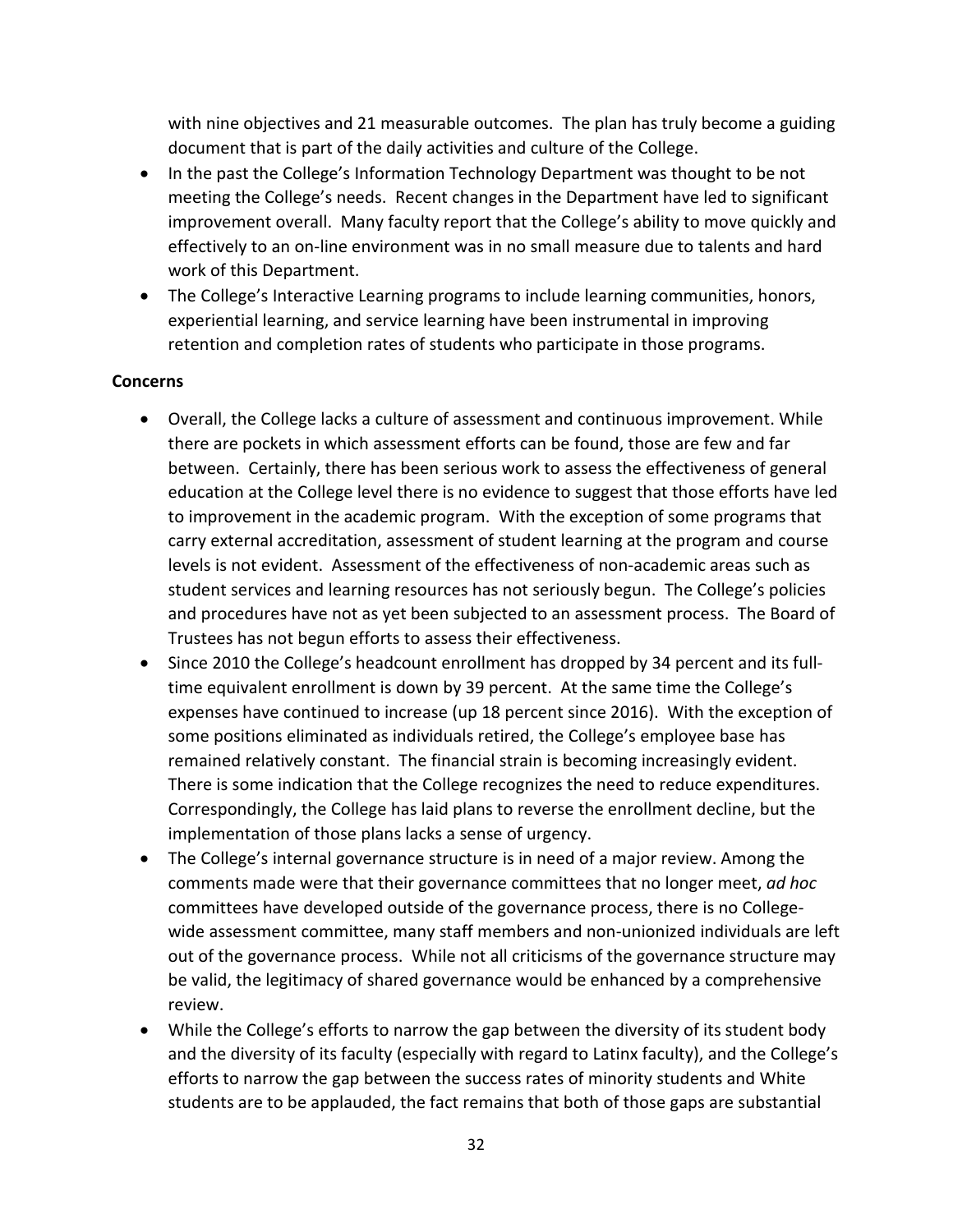and have not significantly moved over the past few years. The College needs to continue to focus on these issues, especially since anticipated declining resources will add to the challenges.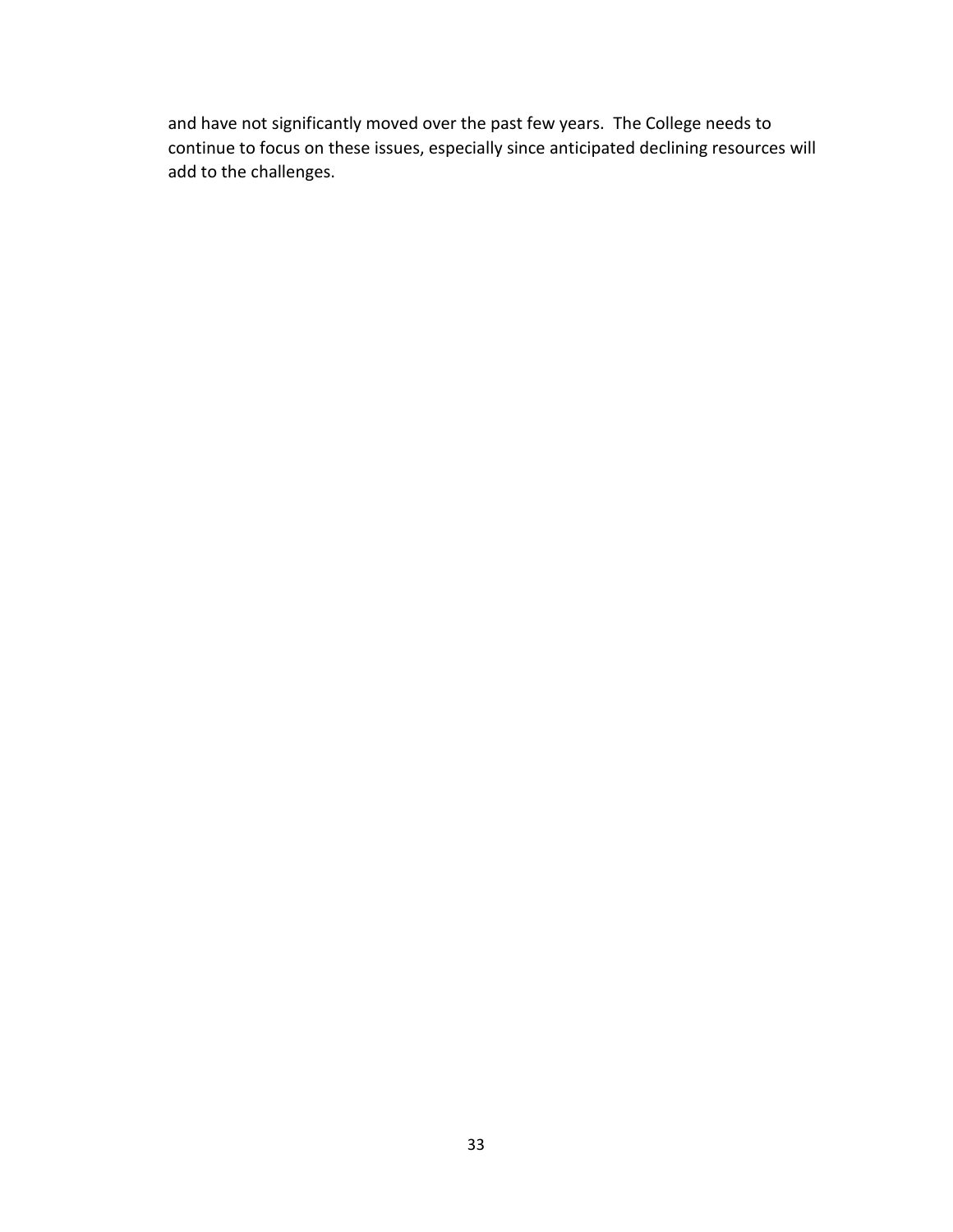

New England Commission of Higher Education 3 Burlington Woods Drive, Suite 100, Burlington, MA 01803-4514 Tel: 781-425-7785 I Fax: 781-425-1001 I www.neche.org

# **VIRTUAL VISIT ON-SITE VISIT SUPPLEMENTAL REPORT**

| <b>INSTITUTION:</b>    | <b>Holyoke Community College</b>    |
|------------------------|-------------------------------------|
| <b>VISIT TYPE:</b>     | Self-Study/Comprehensive Evaluation |
| DATE OF VIRTUAL VISIT: | <b>October 4-7,2020</b>             |
| DATE OF ON-SITE VISIT: | <b>October 6, 2020</b>              |
| <b>EVALUATOR(S):</b>   | <b>Charles Cleary</b>               |

#### **ON-SITE REPORT:**

**The team member visited three locations:**

**HCC/MGM Culinary Arts Center Center for Health Education 164 Race Street 404 Jarvis Avenue Holyoke, MA 01040 Holyoke, MA 01040**

**Holyoke Community College (main campus) 303 Homestead Avenue Holyoke, MA 01040**

**The on-site visit started at the MGM Culinary Arts Center, an up and coming section of town. The facility is well signed and has large glass storefront windows, allowing passersby views of the facility & culinary classrooms. The facility is bright, modern and state of the art. A food truck was outside with several patrons, and staff explained it was an alumna of the program celebrating her food truck's opening. The tour of the facility was conducted by the following HCC employees:**

**Stacy Graves, Coordinator, HCC MGM Arts Institute & PAFEC Kristine Ricker Choleva, Director of Planning Curriculum & Assessment Rachel Rubinstein, Vice President for Academic & Student Affairs**

**Our temperatures were taken and we were required to wash our hands before entering the facility. Signs regarding social distancing were prevalent and all spaces had furniture distanced. The first floor consists of a state-of-the-art pastry kitchen, culinary classroom with screens allowing all students to**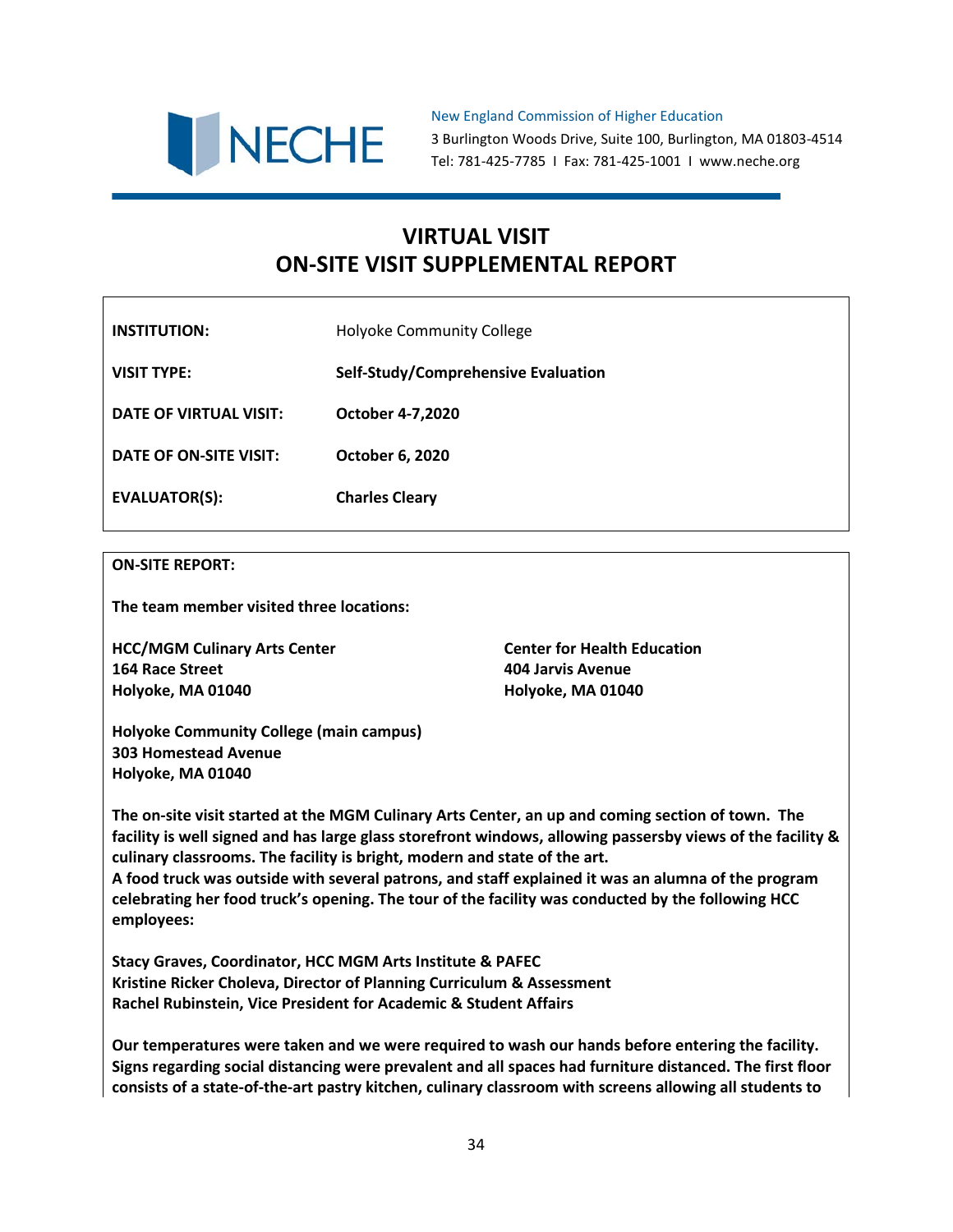**see the teacher/chef in action and a second culinary classroom where each student has their own stove & sink. On-ground socially distanced classes of six students are scheduled to start October 28th. There is social space, a kitchen and a hotel lab on the second floor. Credit and non-credit may use the same shared spaces and faculty may teach in both areas. Assistive technology is available for students with disabilities. The second floor also has office space and a computer lab. The computer lab has been used for ServSafe certifications, which currently do not allow online certification.**

**The tour continued at the Center for Health Education. This tour was conducted by the following HCC employees:**

**Clare Lamontagne, Dean of Health Sciences Kristine Ricker Choleva, Director of Planning Curriculum & Assessment Rachel Rubinstein, Vice President for Academic & Student Affairs Michelle Sherlin, Simulation Coordinator**

**Temperatures were not taken nor was hand-washing required at entry. The Dean of Health Services explained that the door to the facility is kept locked, and faculty only open it when classes are in session. Students have faculty phone numbers and call or text if running late. There were two classes in session. All students and instructors were social distancing and wearing masks. The building has a one-way flow of traffic, with employees, guests and students entering the main entrance and leaving by the rear door.** 

**The following classes are taught at the Center for Health Education: Radiologic Technology, Nursing, CNA, Medical Assistant and Community Health Worker.**

**The first floor has an impressive array of state-of-the-art medical technology and labs. The Radiology Tech Room has the ability to broadcast to all rooms. This has been especially useful post-COVID-19. There are viewing rooms which allow faculty to watch students make decisions. There are computers on wheels, a home care simulation room and a birthing simulator. The Center also works with Bay Path's Physician's Assistant program. The second floor contains faculty offices, which are spacious modern and bright, as well as two skilled labs.**

**The tour resumed on the main campus and was conducted by the following HCC employees:**

**Daniel Campbell, Director of Facilities & Engineering Kristine Ricker Choleva, Director of Planning Curriculum & Assessment Rachel Rubinstein, Vice President for Academic & Student Affairs Narayan Sampath, Vice President, Administration & Finance**

**There are currently no on-ground classes at the main campus.**

**The tour started in the recently renovated Campus Center. The Campus Center has a large parking lot and faces the athletic fields. To enter the building one must cross a walkway over a brook with plants and flowers, presenting a pleasing exterior. This appears to be the heart of the campus. However, the current traffic flow and bus stop result in the impression that this is the back of the campus. There is a current study to move the bus stop to the Campus Center, which was designed for the bus stop and redesign traffic flow to this entrance. Admissions and Advising are located inside the main entrance.**